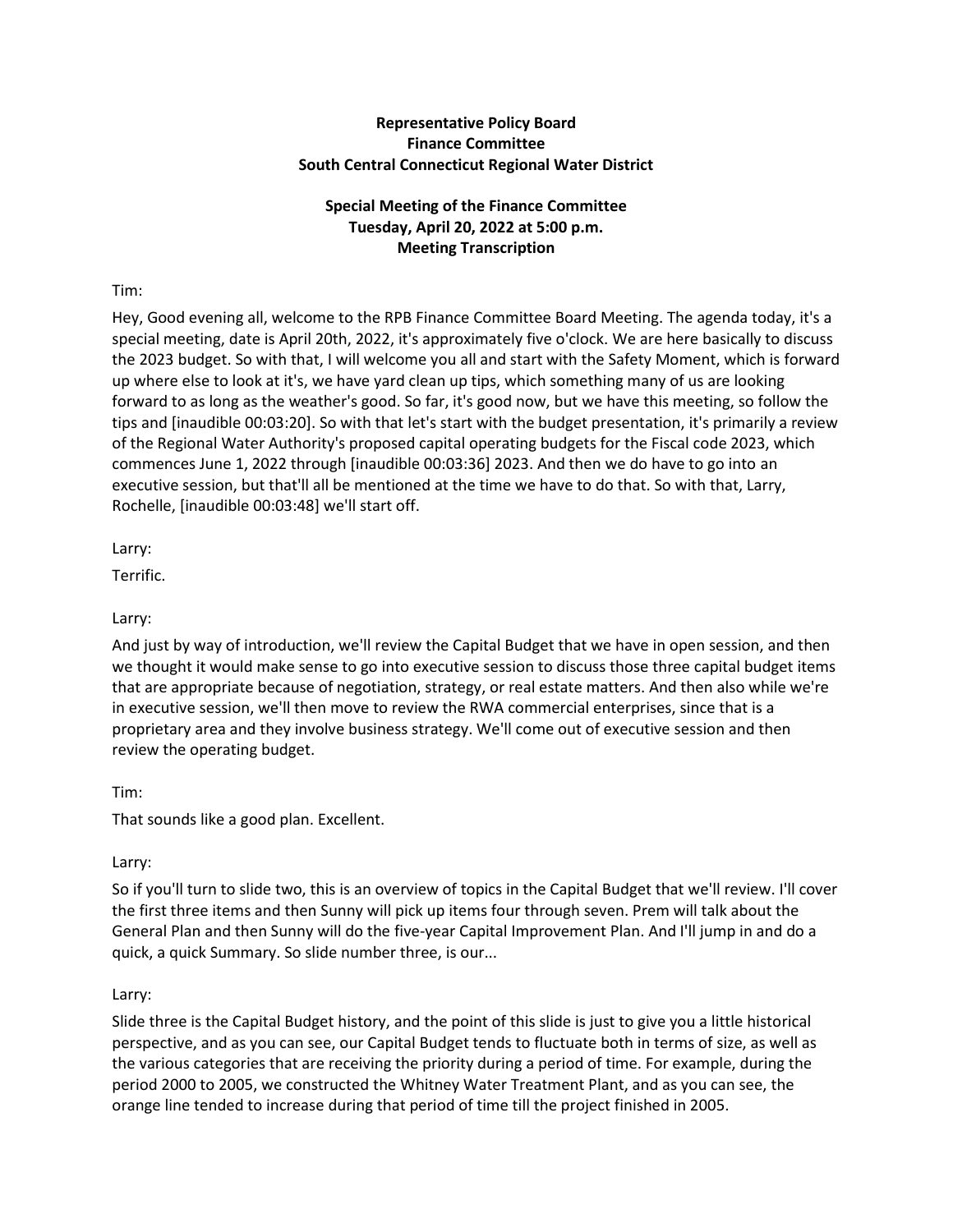## Larry:

In 2008 to 2011, we had increased spending on our SAP project. And you can see it again that the yellow line, which is the General Plant category bumped up while we were spending on the SAP CIS system. In 2016 up to 2020, we had increased spending while we were putting in the AMI project. And again, that is in the General Plant category. 2018 was when we put, worked on the Great Hill Tunnel and the Transmission and Pumping area took a big jump during that period of time because of that particular project. In 2021, we originally had a pre COVID budget of almost \$42 million, but as you can, as you recall, we had reduced that budget to about half, and you can see that short stub line there to somewhere around \$21 million or so, because we decided to forgo a rate application and just spend the amount of money that we generated internally to fund the Capital Budget.

## Larry:

And then in 2022, you'll see a bit of a jump compared to the previous periods with the exception of 2018, that jumped up because we are restoring projects, funding to projects that were deferred in Fiscal '21 because of COVID. So Capital Budget fluctuates depending on the needs and the categories to be funded. Slide number four, please. These are the assumptions of our Fiscal '23 in our Capital Budget. So we are assuming that the Capital Budget will be about 41, about \$47 million excluding the projects that we'll be discussing in the Capital Budget. That's made up primarily of about \$36 million in projects, plus about \$7.9 million in contingency, and we'll talk about that a little bit more, why we have such a large contingency, and it includes the \$3 million in the self-funded DOT work, not including any of our carryovers.

### Larry:

In our Fiscal '23 budget, and in future budgets, we have taken into consideration recommendations from GHD's expenditure forecast audit, that resulted in continued increased spending in the Pumping and Transmission area, as well as the additional money spent on replacing pipe. We are assuming that RDP project approvals will be successfully obtained where needed for large projects like the Lake Whitney Dam or the electrical upgrades Spring Street Pump Station, and the like. The Capital Budget contingency has been increased to 7.9 million, and that includes 7.4 million, which were not able to be completed in this fiscal year because of supply chain issues and other COVID related matters. And so we put that money in contingency so we can draw it out in a Fiscal '23 budget. But our overall contingency budget X that contingency is still remaining about 1% of the overall budget, which would be about \$450,000. And we've done that in the past to be at around 1% of the overall Capital Budget.

### Larry:

And then the Municipal Redevelopment pipe work, and then the Non-reimbursable CDOT is a funded item at an increased level. By funded, I mean, that will be included in our either a bond financing or internally generated funds with that. So, if you go slide five... This is an overview of our Capital Budget, we have 79 projects over the four major categories of Capital Budgets: Natural Resources, Treatment, Transmission and Pumping, as well as the General Plan. And those four categories add up to about the same as it was proposed in our Fiscal '22 five-year plan. However, contingency you can see at 7.9 is about seven and a half million, about \$7.4 million more than that previous period. State and Redevelopment work and the non-core billing, which is being funded out of our growth fund to do that project, that'll allow us to build customers that are not customers of the RWA.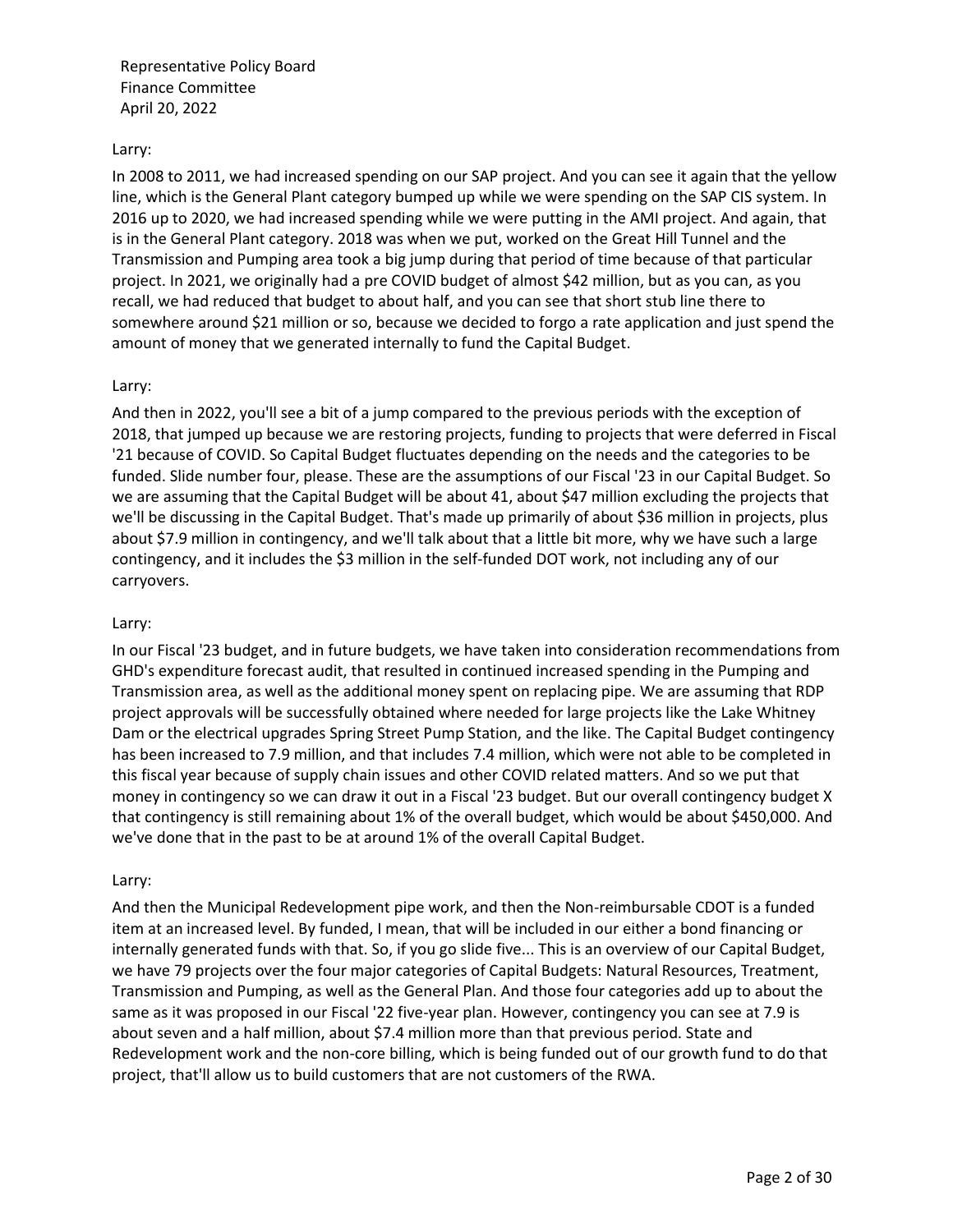## Larry:

So we got about \$47.1 million when you add all of those categories together, consistent with the first slide that I talked about. And then the next slide is continued assumptions. One, pandemic effects will continue. Those caused projects deferred in Fiscal '21 to be carried over. And that includes things like Lake Gaillard Water Treatment Plant console upgrade, Seymour Wellfield generator replacement, and other projects. We are continuing to see supply chain issues, which is resulting in sometimes as much as a one year lead time, just because of shortage of material and then getting it here, is the other matter. We will continue to work on state Revolving Fund Drinking Water Fund projects, and we expect to close on some of those in Fiscal '22's carried that over into 2023.

## Larry:

And eligibility applications have been submitted recently, the Lake Gaillard Water Treatment Plan electrical work, Gaillard Clarifier and Recycling Building. We've also submitted an application for the Lead Service Line Replacements and the Route 8 Throwing Valve Replacement as well. And we'll continue to focus on an asset management plan, which will essentially put all of our underground assets into a system in which we can monitor maintenance, as well as when that's been replaced, and kind of determine life cycle cost and replacement that's necessary.

## Larry:

And then with that, with the next slide, I will turn it over to Sunny who will then review the Fiscal '23 Prioritization Methodology.

Sunny:

Thanks Larry.

Tim:

Sunny, if I may cause sometimes I lose track of a question. May I just ask Larry one question, please, prior? With, with relationship to the supply chain issue, you said obviously getting it here, just a clarification on getting here on time and how late it is. Is most of this sourced to overseas? Is it just getting it from Pittsburgh to here, or, what is really the challenge besides we don't have it if we need it?

### Larry:

Yeah, it's basically getting it here. It's not necessarily things that are overseas. We try and buy[crosstalk 00:13:54] such as American made. It's just getting it from point A to point B here...

### Tim:

[crosstalk 00:13:58] Thought a lot of what did was actually, I just wasn't sure, because I think a lot of people assume it's sitting in a port and can't get them to empty it off a boat. It's not that issue it's real... [crosstalk 00:14:09]

## Larry:

No. And I must say I got to give kudos to Peter Bocciarelli, our Director of Procurement, last year, he saw this shortage coming and he ordered a lot of pipe, and the related parts, valves and fittings and things like that. So we were in really good shape last year for some of those sort of things, but he's starting to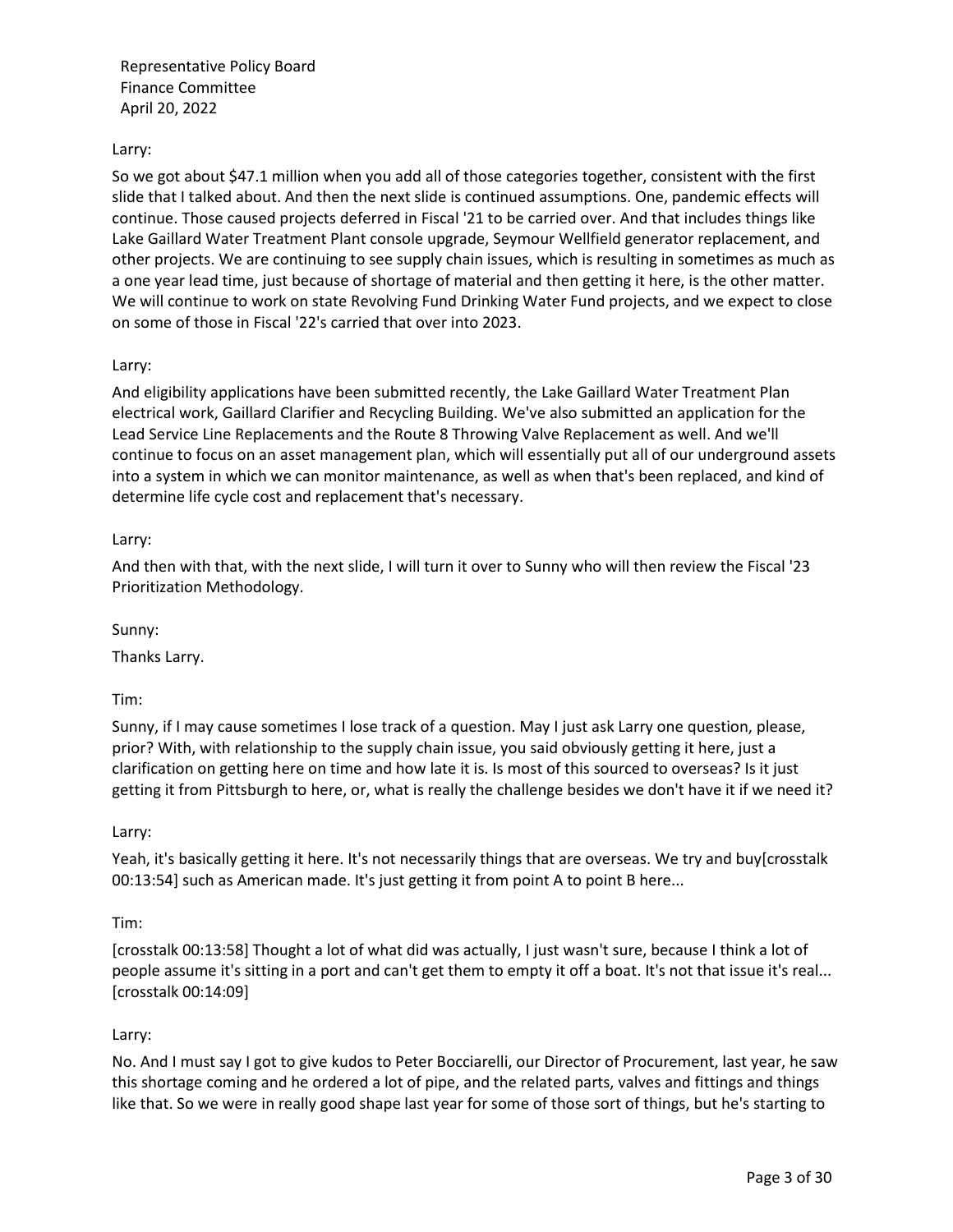see that it can be a year now to order that same material and get it here. We ordered a dump truck last July, and we will take delivery of that this May. And that's just been a combination of various issues with that. So, and we're continuing to see that.

Tim:

Okay, thank you for that. Sunny sorry to hold you up.

Sunny:

Oh, no issues at all.

## Sunny:

So, let me jump right into the Prioritization Methodology. So right now for the capital projects, there is 43 ongoing projects and programs. And typically the prioritization process has been in vogue for the last, I would say, 10, 15 years. And every year we look at it to see what needs to be prioritized. And it keeps changing depending on how I would say, where the need is going to be, and what needs to be prioritized. And we took the October 2021 10-year Capital Plan, looked at it and made adjustments to it. Rochelle and I worked on it, and we continuously monitored that to make sure that we are actually allocating funds and capital to where the priority should be. So that's an ongoing process, is a living, breathing doctrine that we hold and it keeps going up. Then when it comes to, I think the Infrastructure and Technology, we divide that into two different buckets, the Infrastructure which relates to both Buried Infrastructure, Above Ground Pump Stations, Transmission, Mains, Treatment Plants. Then the technology projects, which kind of, I would say act as the backbone for many other, I would say backoffice processes.

## Sunny:

So they are actually divided into different buckets. And for the Prioritization Methodology, it's a continuous, I would say, review that we do. We have, I would say the Capital Program Control Team that monitors it, which is made up of members from different teams that come together. We have the project managers whom we sit, we bring them into the discussions to see what needs to be prioritized, both from operations and capital. And the leadership team reviews it on quite, I would say frequent basis.

Tim: One question if I may?

Sunny:

Sure.

Tim:

When, when you prioritize, obviously there are those unknowns that you can't predict, like supply chain issues. So built into your calculations, how much of expected starts are going to complete on time? I mean, do you have a built in sort of formula for how, how well we grade it down the line? Or is that part of your continuing analysis?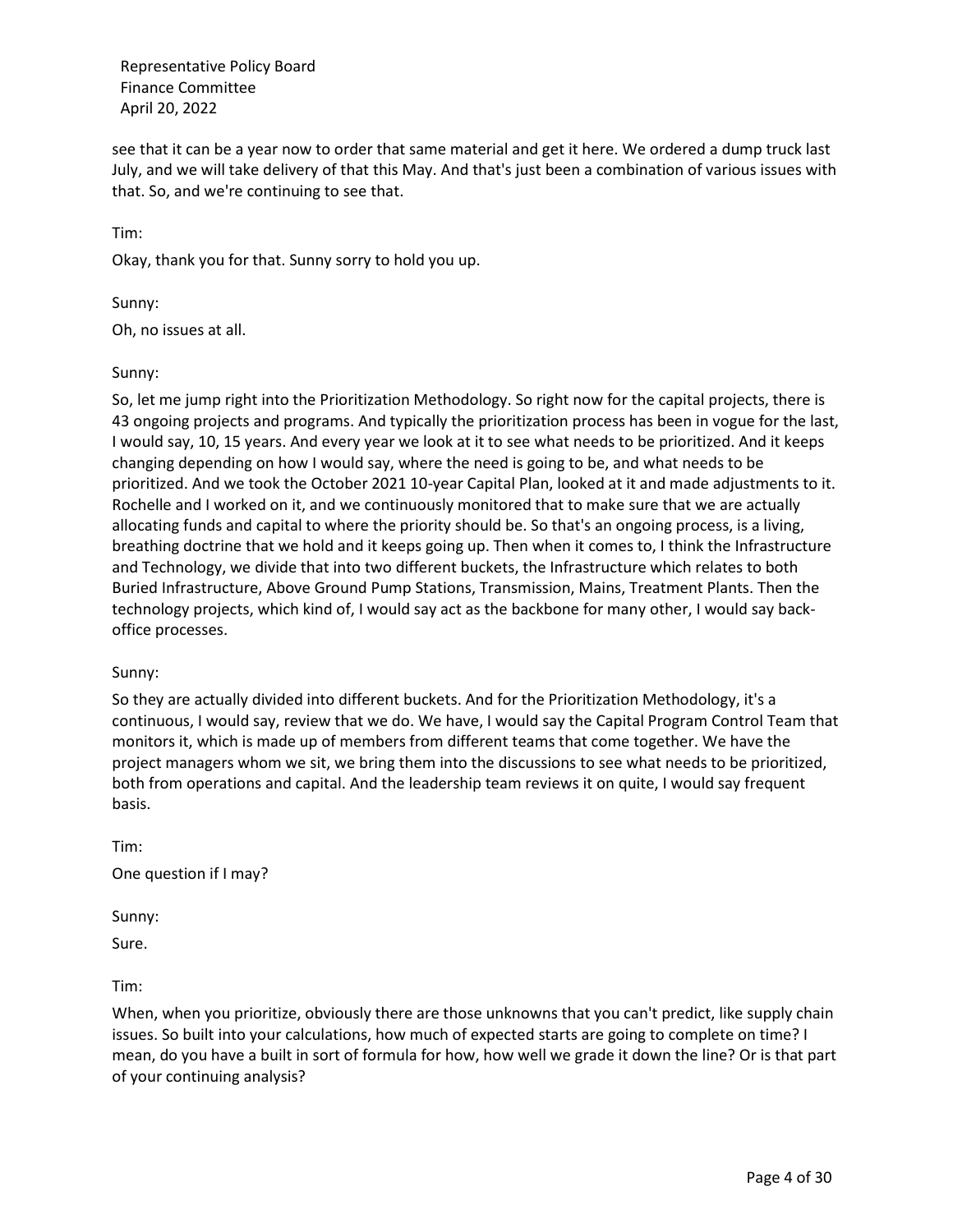## Sunny:

It's a continuing analysis because it's becoming quite unpredictable in terms of, I would say when we are going to even get the materials that we ordered.

Tim:

Right.

Sunny:

And we have to really be on top of it, and at this point of time, it's really ongoing every day, we look at it. Some of the contingencies, which we will talk about, we were supposed to complete those projects by May, of 2022, but unfortunately, depending on chip shortages, we couldn't get some of the PLCs done. We couldn't get some of, I would say the tanks done cause of resins not being available. So with many such, I would say, issues are cropping up, and this pushes the time, the contract was awarded in 2022, sometime mid 2021, and the contractor was promised deliveries of these materials towards March, April, of 2022.

## Sunny:

But now the contractor is saying, I can't really do anything because I placed the orders. So it's like we were supposed to finish all those projects by the May, 2022. But now we put them in contingencies because it changes every day to...

Tim:

Right.

## Sunny:

There is no hard and fast rule that you can actually pin something and say, you're going to get it done. But there are emergencies that creep up going back to your question. In some cases, we are able to hustle in few cases where if it's really needed, one of the projects that you will see is the Hypochlorite Tank associated with the Gaillard Water Treatment Plant, which serves almost 60, 70% of the water supply. So in those cases, which was an emergency, which was detected, we were lucky enough to order the materials. The tank is actually being shipped either today or tomorrow within a span of four to five weeks.

## Sunny:

In some cases we are lucky. And we got the contractor who was working with us to order the materials and pass through that system and we should be having that Hypochlorite Tank in another three months. So you can't really predict this kind of scenario with the geopolitics going on with all the existing supply chain issues from COVID. It's highly unpredictable. So maybe two years earlier, there would've been a much more predictability on the prioritization. We would be sure, but today we are actually doing it on an everyday basis.

## Tim:

Well, I guess to be a little more specific, you've got like a \$12 million contingency carried over from the prior budget cycle. I mean, that's not going to be replicated in your estimation is it? I mean, literally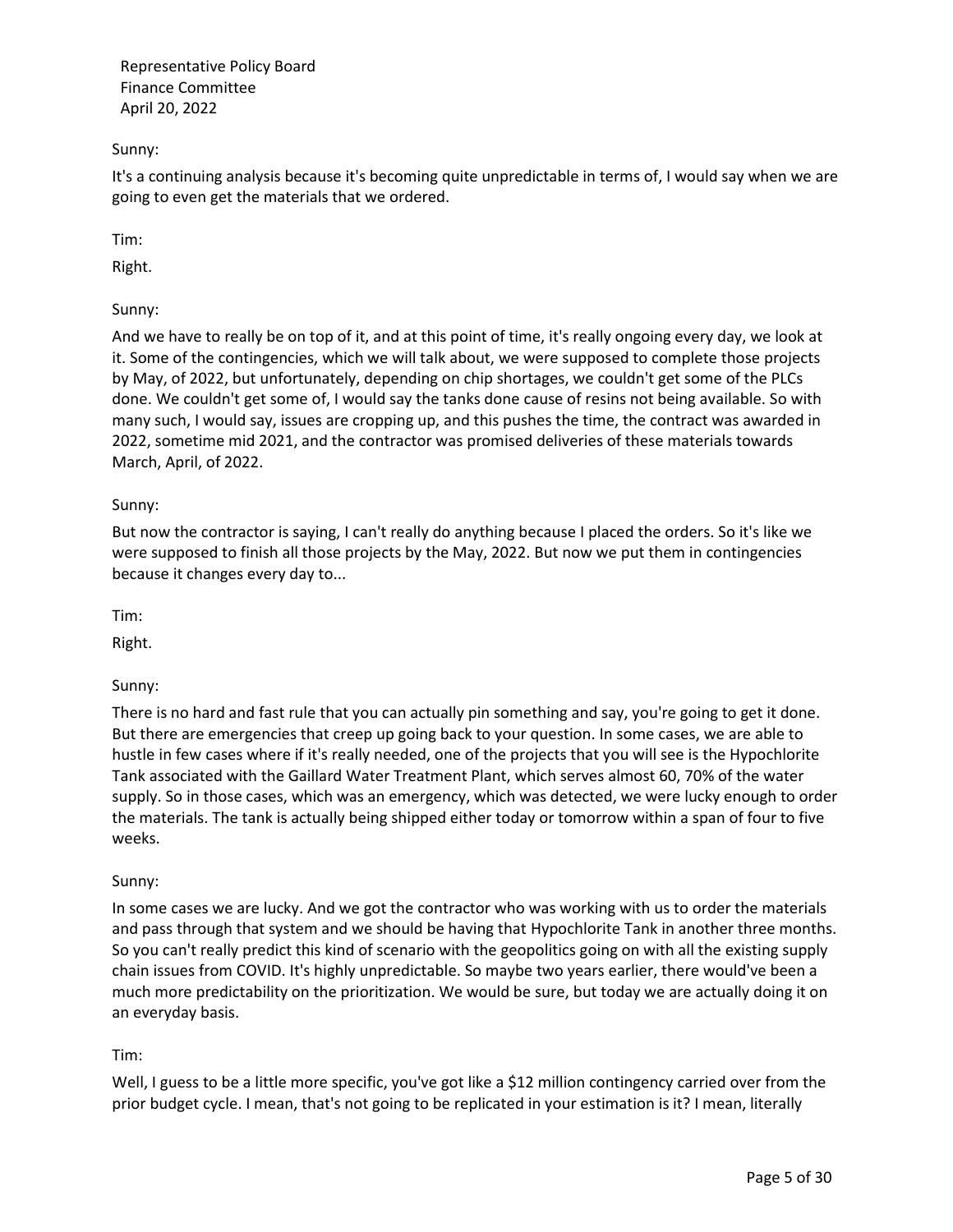going to... That's a carry-over. I know you call it contingency, I always think of that as the Emergency fund to finish something, but that's really a carry-over from the prior year...

## Rochelle:

Yeah, we estimate they add most of that because 7.4 million that Larry mentioned, that's project specific. So it makes, there's four specific projects that leave that up, so, it's a bit of the paperwork to support what we need to do, which is actually keeping money available in the next fiscal term.

## Tim:

Okay. So with that, you're counting four projects and the balance left over is the unpredictability about this year?

## Sunny:

Yeah. That's going to be only about say 450,000, the 1.2%. Yeah. But the seven and change is more allocated to the project specific buckets, because we are unable to spend that we are just moving it to the next year. So there is a bucket for using that money for those particular projects.

## Tim:

Yeah, and I guess my ongoing question is, well, does that bucket go forward with the following here because of all these issues and that's the unpredictability you speak to, and you really can't answer that question.

### Sunny:

And majority of that, if I can expand a little bit more, majority of the seven and change comes due to Derby Tech. So out of that 6.1 is Derby, and that's actually more unpredictable than supply chain actually. So...

Tim:

Right. [inaudible 00:20:45] I thought it got some predictable...

Sunny:

Well, that's... That was definitely not today. I can probably predict if it's supply chain when the truck might hit [inaudible 00:20:48]...

Tim:

Right, but Derby's still going to still be there.

### Sunny:

Derby could still be there. We'll come through it. Anyway. I think that's a point of discussion. Anyway, I'll give you an update on it.

Timy:

Okay.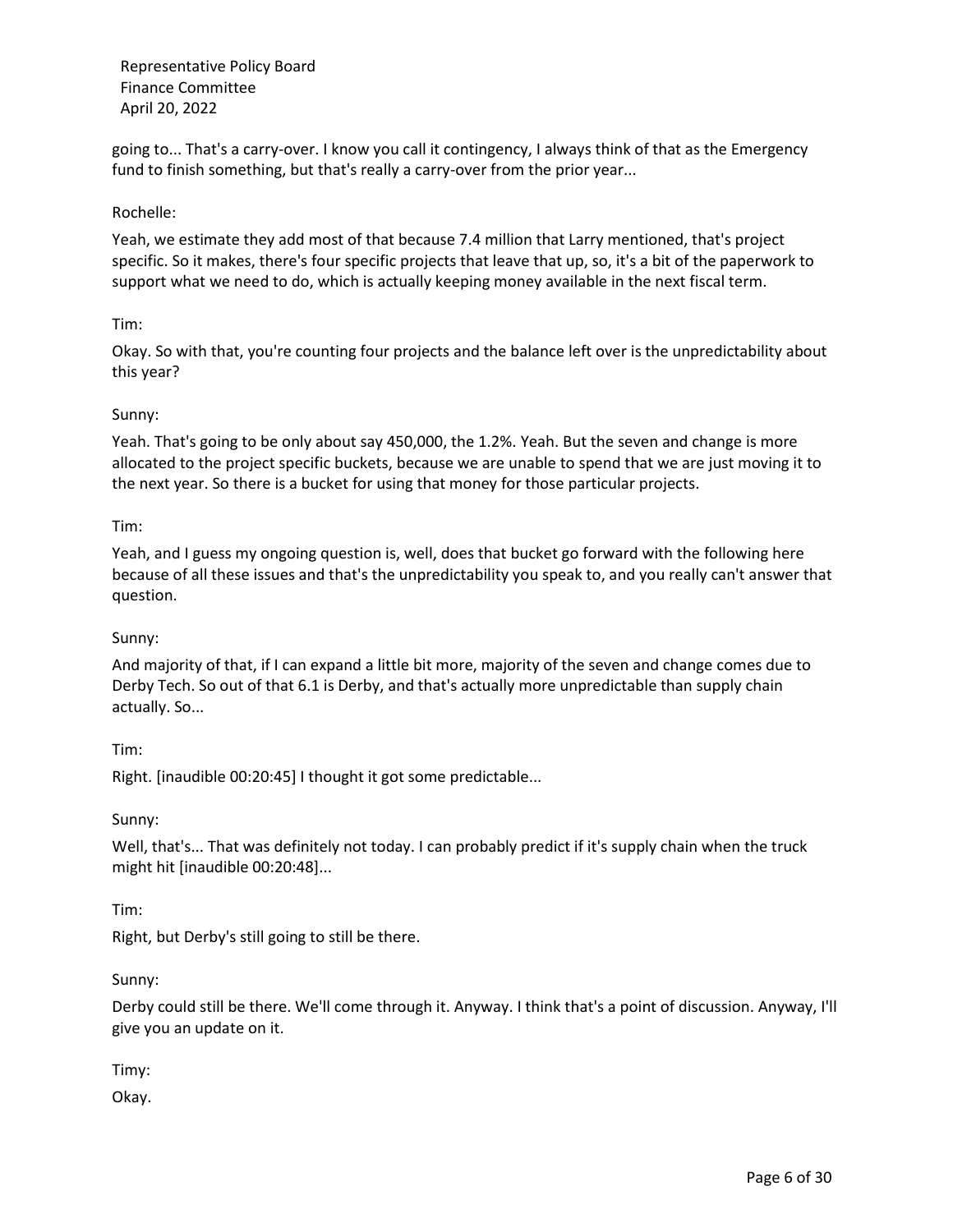Sunny:

But I think certainly I think that's the majority of the chunk. It's almost six and shade out the seven million.

Tim:

Gotcha.

Sunny:

So the rest of it, we are pretty sure that we will complete during, I would say the summer of 2022. We should be able to get out of those projects.

Tim:

Okay. Thank you.

Larry:

And Jay just to add on contingency, each one of the projects individually, have a contingency.

Larry:

Based on the level of design they submit...

Tim:

Exactly.

Larry: When we go forward with it.

Tim:

See, that's how I've always understood what contingency is.

Larry:

[crosstalk 00:21:24] That's also in the \$450,000.

Tim:

[crosstalk 00:21:28] an interesting contortion of language when it's a carry-forward. I'm just uncomfortable, I would choose a better word for it like, "incompleted projects" or something. But beyond that, it's well explained. We get it.

## Mario:

It's really journal entry, right Rochelle? Where you're just moving it from one fiscal year to the next fiscal year, leaving it in the same category [inaudible 00:21:48] projects.

Rochelle: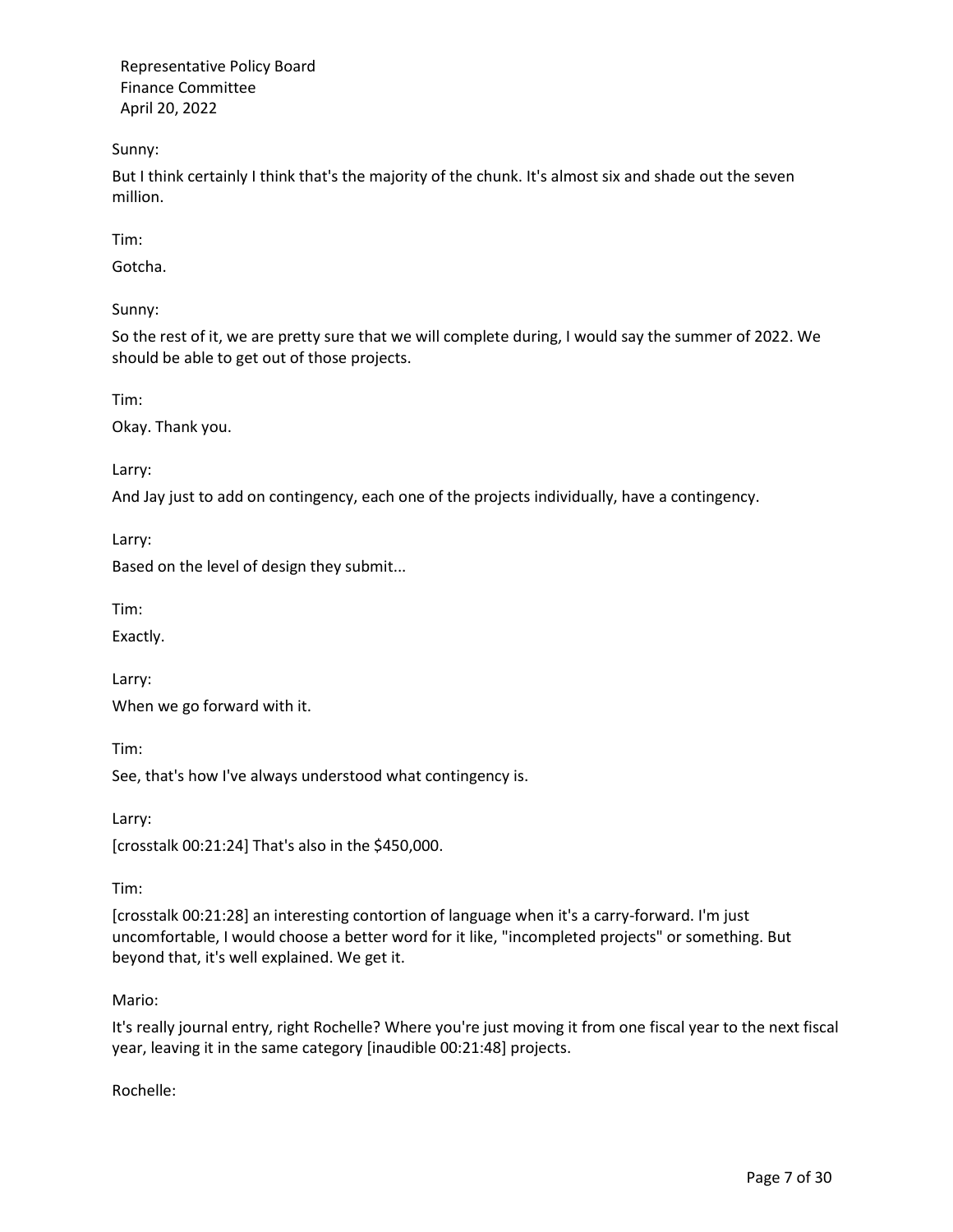Yeah. It's a...

Mario: We do that all the time.

Yeah, I mean its... [crosstalk 00:21:51]

Tim:

Yeah, I know it's done all the time. I just, to have to refer to it as a contingency.

## Rochelle:

Rochelle:

It's in the paperwork to support actually keeping the money and not really inappropriately or unprudently trying to spend other money when you know you need it for the next year.

## Mario:

No, absolutely. Hitting a target. Right, I understand.

## Sunny:

So getting to Natural Resources, we have 0.8 Million, that runs through eight programs and projects, and the programs are typically done over a period of lengthier period of time and that is based on GHD data, I would say the capital assessment in 2015, 16, there were certain programs identified we've launch through a number of years and the projects still more project specific. The Watershed Protection, that's a program that's ongoing. The Land Management is another one. The Select Projects are the Prospect Dam Improvements and the Tunnel Divergent Raw Water Rehab, which the prospect dam we have completed the stability analysis. We have done the hydraulic and hydrologic analysis. We have input from all those right now, we are studying the alternatives and conceptual, I would say, with which we should go with. That could be, I would say, a breaching of the dam as well as many other alternatives such as repairing the seepage.

### Sunny:

So we are considering all those and see which should be the best business case evaluation on what will be the best bang for buck, in terms of, I would say the cost benefit evaluation, and in terms of risk. The Tunnel Diversion, it relates to the Genesee, Sugar Loaf, Northern Conduits, West River, Brittany, so there is many of these tunnels and raw water, I would say conduits, and it another ongoing process when we actually see any defects arising out there. We go and fix those on an as needed basis.

### Sunny:

Getting to the Treatment. It's about 18.3 million for this fiscal year upcoming one. There is again, 20 projects and programs. The program again is a Filter Media Replacement up to 68 filters. I mean, you know, all filter media that gets an ongoing basis every year. And even with Filter Media, there are a lot of supply chain issues where we are finding it, I would say difficult to predict when we would even get the GAC. Again Gaillard Water Treatment Plant, that's our big one. I think the Clarifiers and HBAC upgrades, the applications were submitted, the Sodium Hypochlorite tanks which I just mentioned. That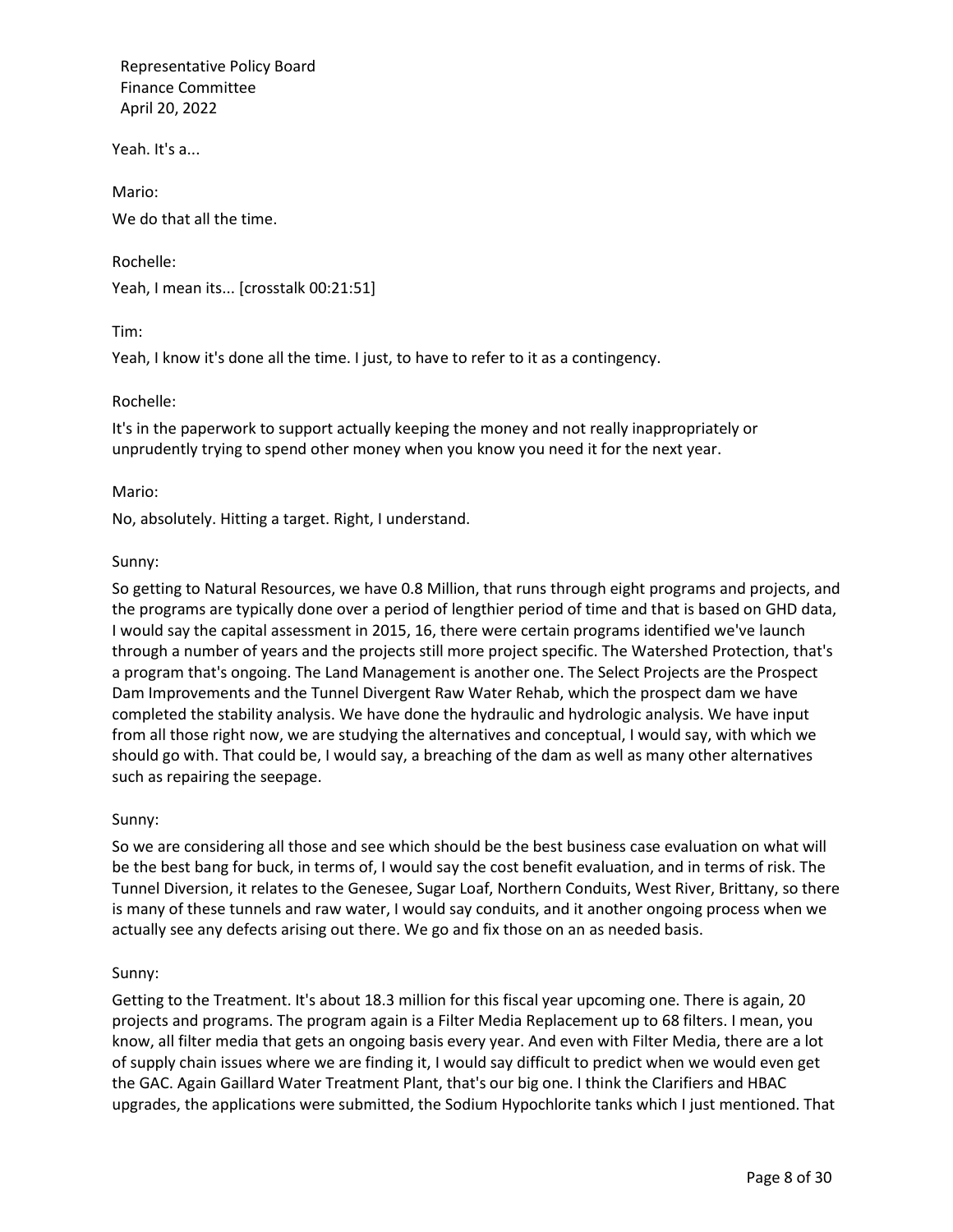was an emergency, which we had to do. 600,000 is being projected for '23. The total project values about 1.1 million. The electrical upgrades, again, it's 5.2 for the Gaillard and Treatment Plans, that application will be forthcoming and electrical upgrades, forthcoming.

## Sunny:

Then the treatment plan again, is more of bringing all the SCADA systems and IT systems on par with the data software technologies, as well as integrating the screens to have a common user interface. Saltonstall we have upgraded, I would say the electrical upgrades are going to be part of the same application for Gaillard, we are combining these applications. The chemical treatment system improvements, it's an ongoing one. It relates to Fluoride Polymer and other, I would say piping and pumps associated with that. The Treatment Plan graphics upgrade, it's a part of the same thing, it's going to occur in all the treatment plants, that's about 200. All these do not include the contingencies that we just spoke about. The Whitney Water Treatment Plants, the Ozone and DAF controls are being updated. The PLCs are being upgraded. The Treatment plant graphics, again, as I said, the 200,000 allocated for it. The West River, you will see the graphics upgrade for that as part of all the treatment plants. The West River Treatment Plant improvements pertains to the DAF system, the Hypochlorite system.

## Sunny:

This is again the 6.1 million, in overall it's a 16.9, and 6.9 is the one that's allocated for 2023. The Wellfield Facility, South Sleeping Giant, it's an ongoing thing that goes on from 2020 to 2023. It pertains again to the Hypochlorite, Fluoride and Phosphates. Seymour Wellfield Generator, this is 800,000. The generator has been there for more than 25 years. That's budgeted for replacement. As part of, I would say the upcoming year. The Wellfield Facility improvements, the Derby Wellfields, it's a complete rehab and full automation of chemical systems. There would be an application coming up on that, depending on where we end up finally on the design and the cost.

### Mario:

Question, the Wellfields, you didn't have any graphics upgrades. Are you're going to include that as part of the graphics project?

### Sunny:

Did not, not as part of the Treatment plans. That could be part of the Evaluations. Right? So the Wellfield... Yeah. So these are only part of the Treatment plants, so...

### Mario:

Okay. And then with the graphics, it's going to be one basic project, correct?

Sunny:

One project and [crosstalk 00:27:01].

Mario:

And is part of that SCADA upgrade?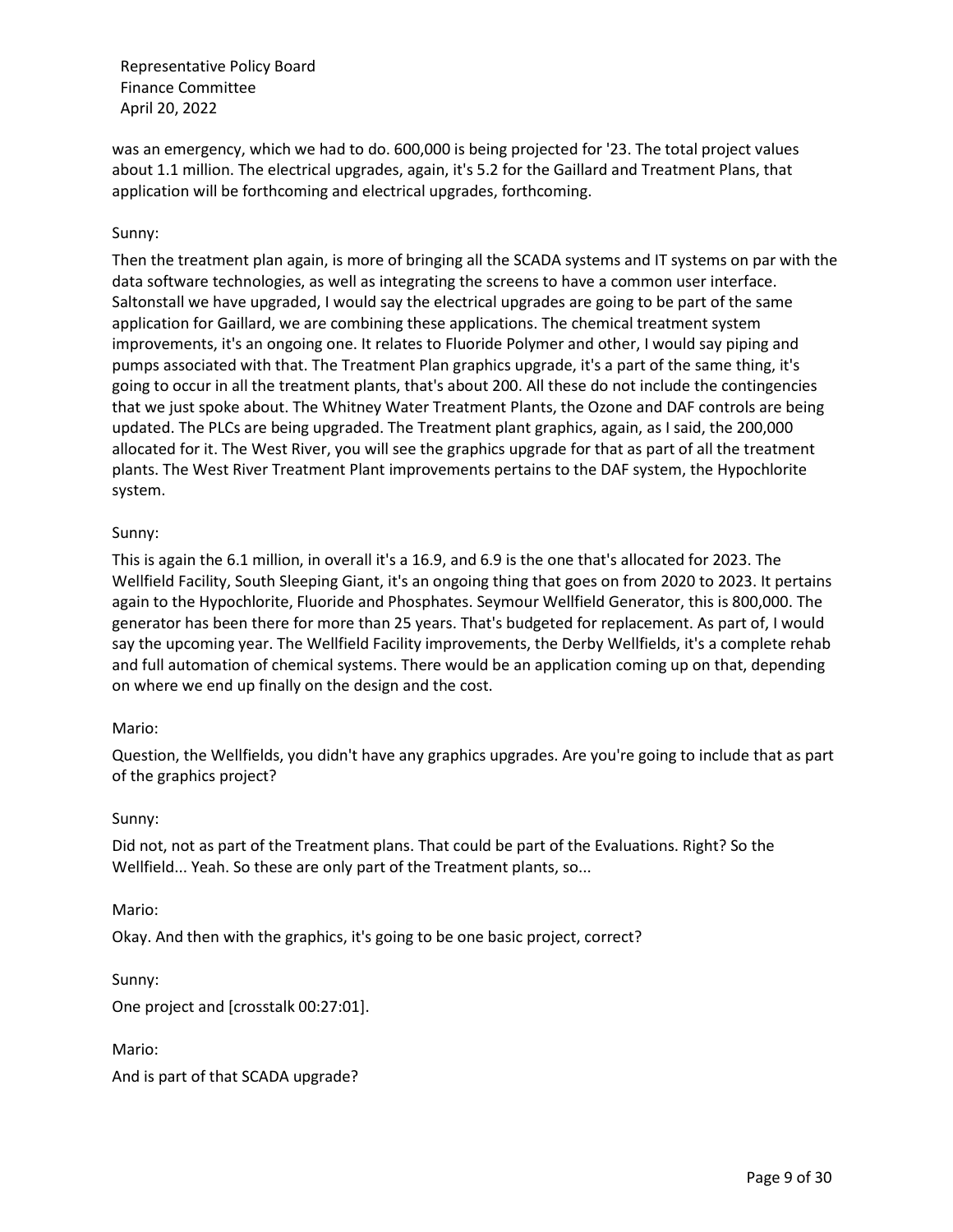Sunny: It will be all part of it.

Mario:

Okay.

Sunny:

SCADA upgrade, software systems, and as needed user interfaces.

Mario:

Thank you.

# Sunny:

The transmission and piping [crosstalk 00:27:15] Question?

## Jamie:

I was going to say on behalf of Mark, who's not here, he might have done this on Monday. When you replaced the generator, are you going to get the scrap metal value or something? Is that built into this plan? You don't actually have to answer me. I'm just trying to honor Mark, since he's not on this call.

## Sunny:

I think we do appreciate it actually. The Transmission and Piping 13.1 million allocated 27 projects and programs. The municipal pipe is about 4.2 million total, for this year it's one million. It pertains to piping improvements in Branford, New Haven, West Haven and Milford. Capital Pipe, it's again a program that's ongoing based on the GHD recommendations in mid-2015. The Service Connections again, it's an ongoing one 2.3 million totaling 12.1. Valve replacements fall into the same category. The Meters and Hydrants are pretty much programs that go on and on annual basis. The Select Projects, Direct Service Line replacements, they half a million is allocated this year for more pot holding investigations, design work, and perhaps identification of core services, goosenecks, and things of that sort. Overall, the estimate is at this point, it's 80 million. It's an estimate. We have to really dig into the details to see where it actually lands up.

## Sunny:

Northern Area Service Expansion, it's again, initial conceptual, I would say alternative evaluations and design. Overall, we've allocated 12 million spreading over five years, but a hundred thousand is allocated for this year for studies. The East West Transmission Main one sixty and eight for studies and conceptual evaluations. Ansonia-Derby, this is going to be the 5.1 million, which is in here, which is being pushed from 2022 to 23. The North Branford Tank Structural improvements, 150,000 allocated for studies again. It's a tank that we need to only... we have some, I say studies done on it. It's a steel tank that needs some structural work. And over a period of time, there could be additional times that could be required to service the area, because there is only one tank in that area and because of resiliency and redundancy, we might actually put another second tank. So that's why you see the 10.1 million over period of five years.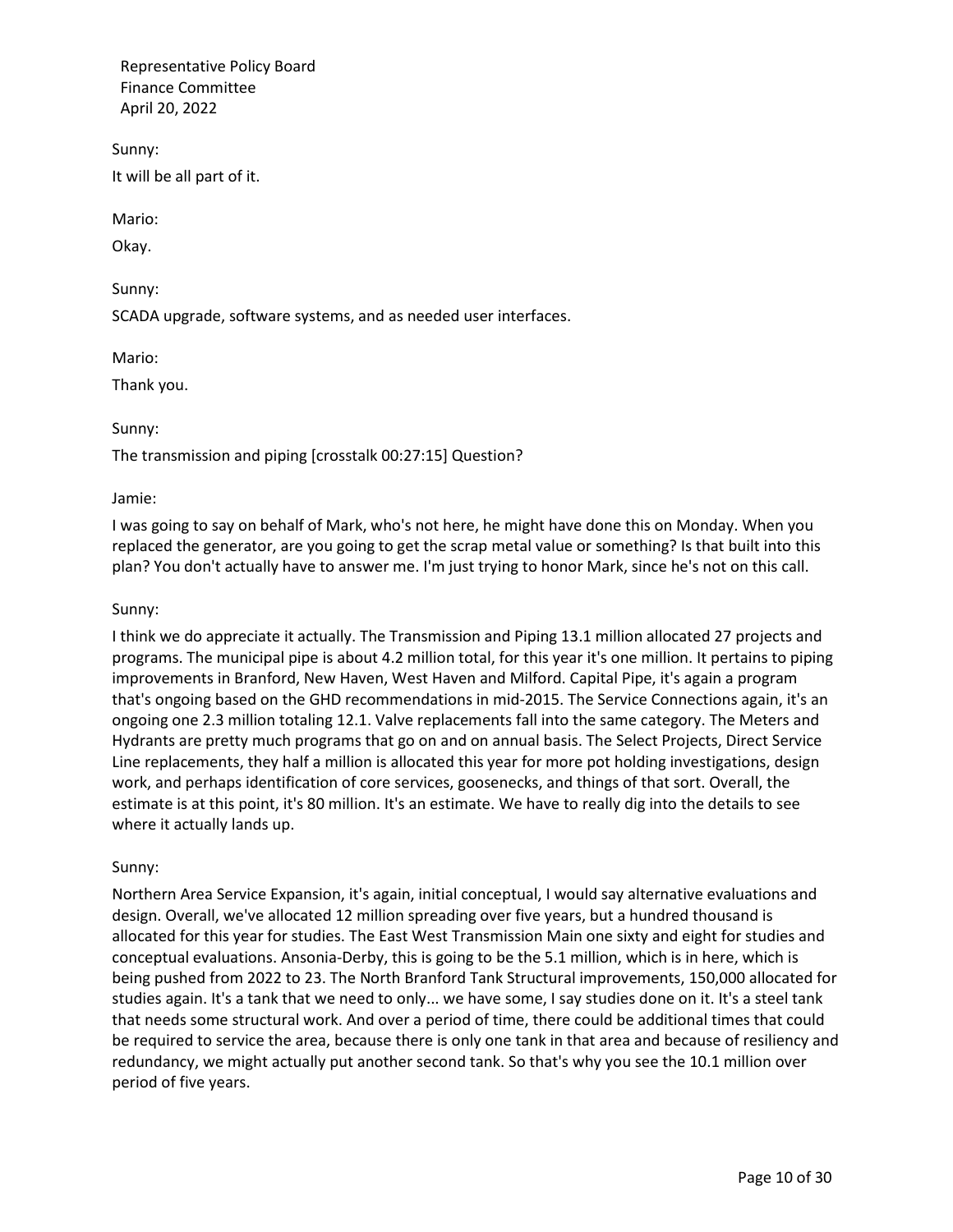## Sunny:

But for this year, it's more studies related to where we need to do siding and all that as well as modeling related work, and perhaps do some structural improvements to augment the structural intended. The Critical Pump Station and Transmission Facilities, studies related to some of the critical pump stations and transmissions, Spring Street design, we are going to study the design, sighting, modeling, etc for this year. Raynham Hill Pump station, it's a small pump station that caters to one small development. That needs to be relocated, so the studies, design related studies are included for this year.

Tim:

Sunny, quick question thought. When you mentioned, very quickly, the \$80 million total to that project. I really don't know all that much about really the timelines and all that other good stuff. That's a significant number. Is it anticipated that that's going to sort of track along the path of five, six years or is that a known yet?

## Larry:

It's not really a known yet, and we're projecting it out over five years... [crosstalk 00:30:52] 10 years.

Tim:

[crosstalk 00:30:53] 10 years. It's obviously a significant number.

Larry:

It is. And whether or not we have to shorten that timeframe up or whether we can stretch it out, we also if going to be applying for DWSRF.

Tim:

Right.

Larry:

And that's where, that'll take advantage of some of this federal money that's sloshing around because they've said it'll go through the State Drinking Water Fund.

Tim:

Right.

Larry:

But there's a cap on it too, so we won't get a hundred percent.

Tim:

Right.

Larry:

But we may get low cost financing at 2% for that, and then some grant money.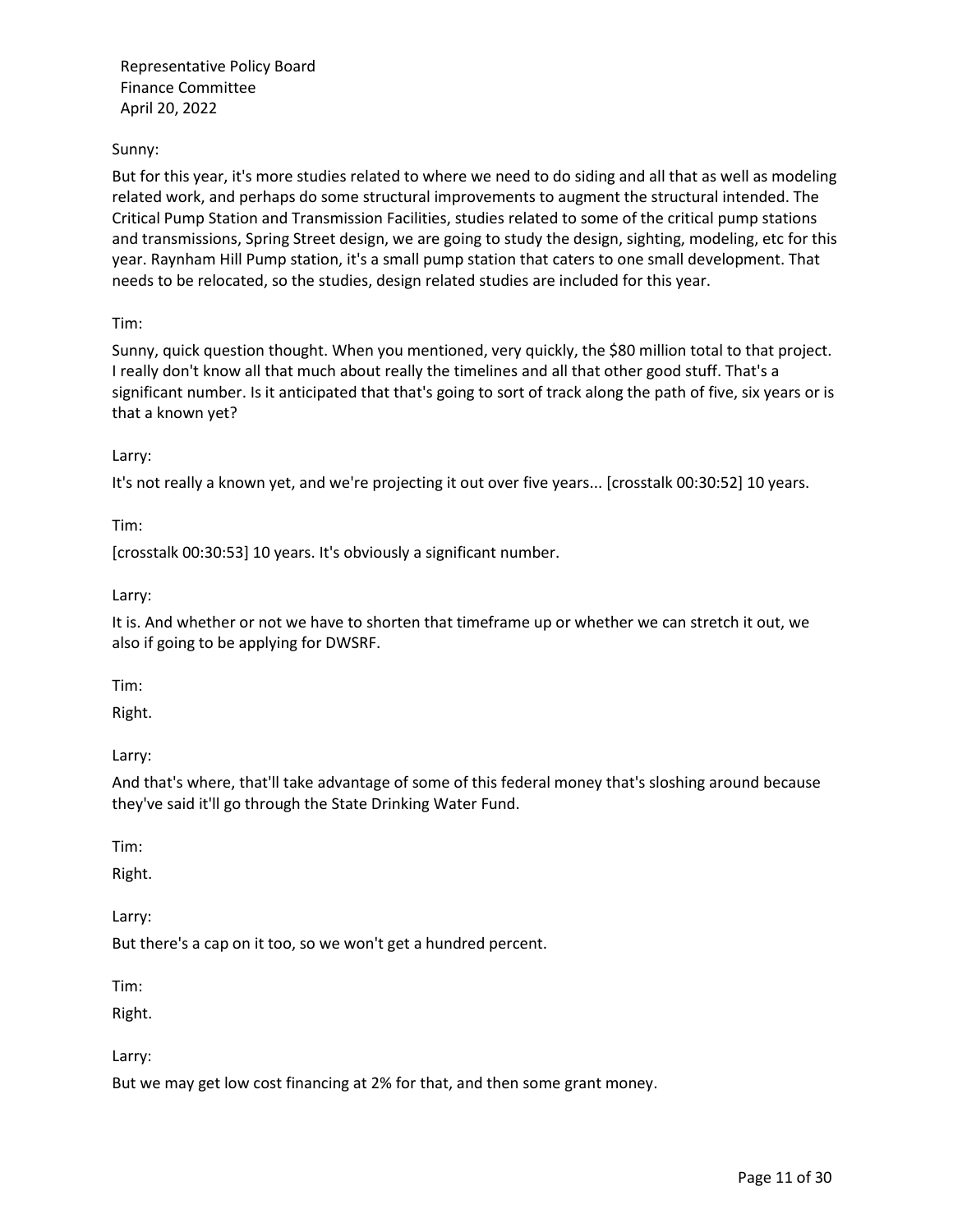Tim:

Right.

Larry:

That's somewhere around 10% of the project, I think it is...

Tim:

Right. So if you add Gooseneck factory, It's a good type of...

Larry:

Yeah. Right.

Rochelle:

We are being very proactive. We've had number of conversations with the State about funding. Actually, a few of us, including Sunny and myself and other members of the leadership team were on a call today with the State, just learning about... What the City of Newark did and sharing their experience and such. So we are in pretty constant communication.

Tim:

Is this a national impact on the feast? Is this primarily a certain part of the country? It's, whatever's going to be...yeah, so everyone's going to be scrambling for the same dollars, resources, that's...

Larry:

That's going to lead to supply chain issues.

Tim:

Exactly.

Larry:

Everybody's going to place their order at the same time. So we're actually trying to get ahead of the curve on that and see if we can get a handle on what we need early start placing our orders sooner than later.

Tim:

Thank you for the clarification.

Larry:

And Jim Courchaine has an internal task force, that's being led by Tom Barger, but we have an internal task force that meets on a monthly basis. That looks at what the requirements are, plan the timeline, mapping that out with the communications as well, purchasing and finance, and seeing what we could get in terms of subsidies and grant money.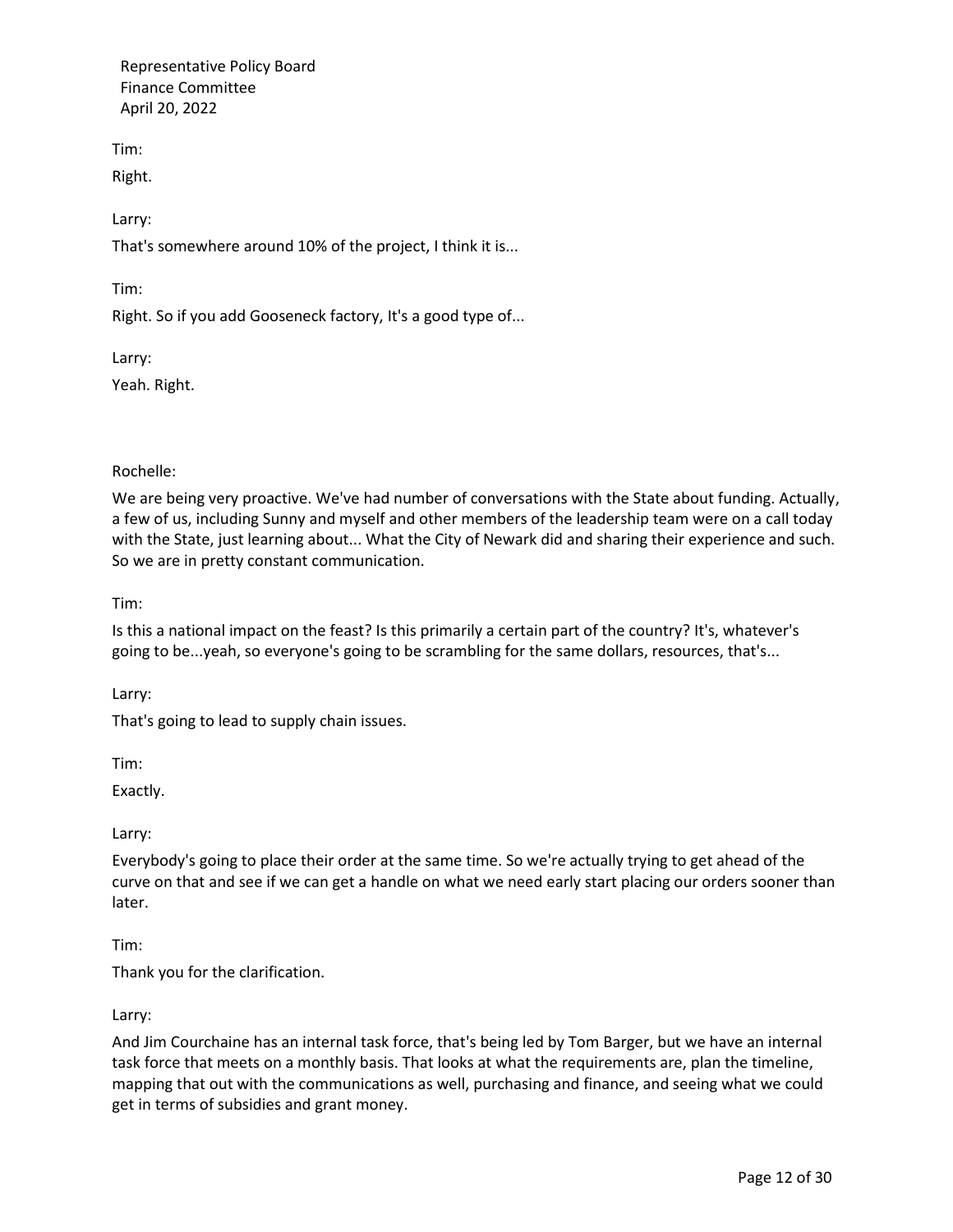Tim: Thank you for that.

## Sunny:

Well, with that, I think I'll hand over to slide to Prem.

## Prem:

Thank you Sunny, very quickly on the General Plan Category, we have a total of \$3.9 million it's comprised of 24 products and programs. Just to look at some of the critical programs that we have today, we have data center, lifecycle replacement. If the board member and also the RPA members last year, we had to cut it down to 450K and this year, of course we are trying to make sure that we are in compliance to all of our servers and hardware, et cetera. So that's the \$650,000 for data center, lifecycle replacement, cybersecurity enhancements, again, a critical piece, as we kind of walk through with the Homeland security. Things like multifactor authentication, other requirements have been put forward. So we are making sure we are in compliance in terms of insurance requirements, et cetera. So, that's the cybersecurity enhancement work.

# Prem:

Fleet vehicle replacement, pretty much, we are looking at 11 different vehicles in that category. I think it was mentioned earlier about the 10-wheel dump truck. So, that's actually part of the budget. We have a small dump truck and then five of the vans that we have. And two I believe is small and medium size trucks that we use. So, that's the fleet vehicle replacement. Of course, we are looking at some of the mileage, and if you remember, it was a hundred thousand miles in past, we are looking to have that life cycle to go up to 125,000 miles. So that's a good thing, that's all part of the same project in the program. Going on to the other projects, the work and asset management solution, I know Larry just mentioned about the whole lead service line.

## Prem:

This is the beginning of the project in terms of the overall roadmap. So this specific product is going to address the horizontal and vertical assets, bringing into the [EM4 00:34:48] system. We're also mapping to the GIS. So somebody who's out in the field can see, where the trucks are, what the work is being done, and they can actually map some of the things in terms of assets. So this is a first and the foremost of the project we'll kind need to expand on the governance and in the overall roadmap for asset management. Innovation projects, this year, it's a small bucket because of all other projects that are going on, but certain things as we had spoken in the past, basically process improvements, everything that's manual. Examples are the work order request, automation is one example, some of the distribution system monitoring system, and a couple of the things that we have looking at the innovation bucket.

## Prem:

So this is a small dollar for this year in terms of making the innovation move forward. Commercial, I know Larry touched up on it earlier, so I don't want to spend too much time, it's a 100,000 dollars for new products and services bundling. Last, but not least in this category is the Notice flushing truck, if you remember, we did actually do kind of an exercise testing it out. I think it was last a fall or later in the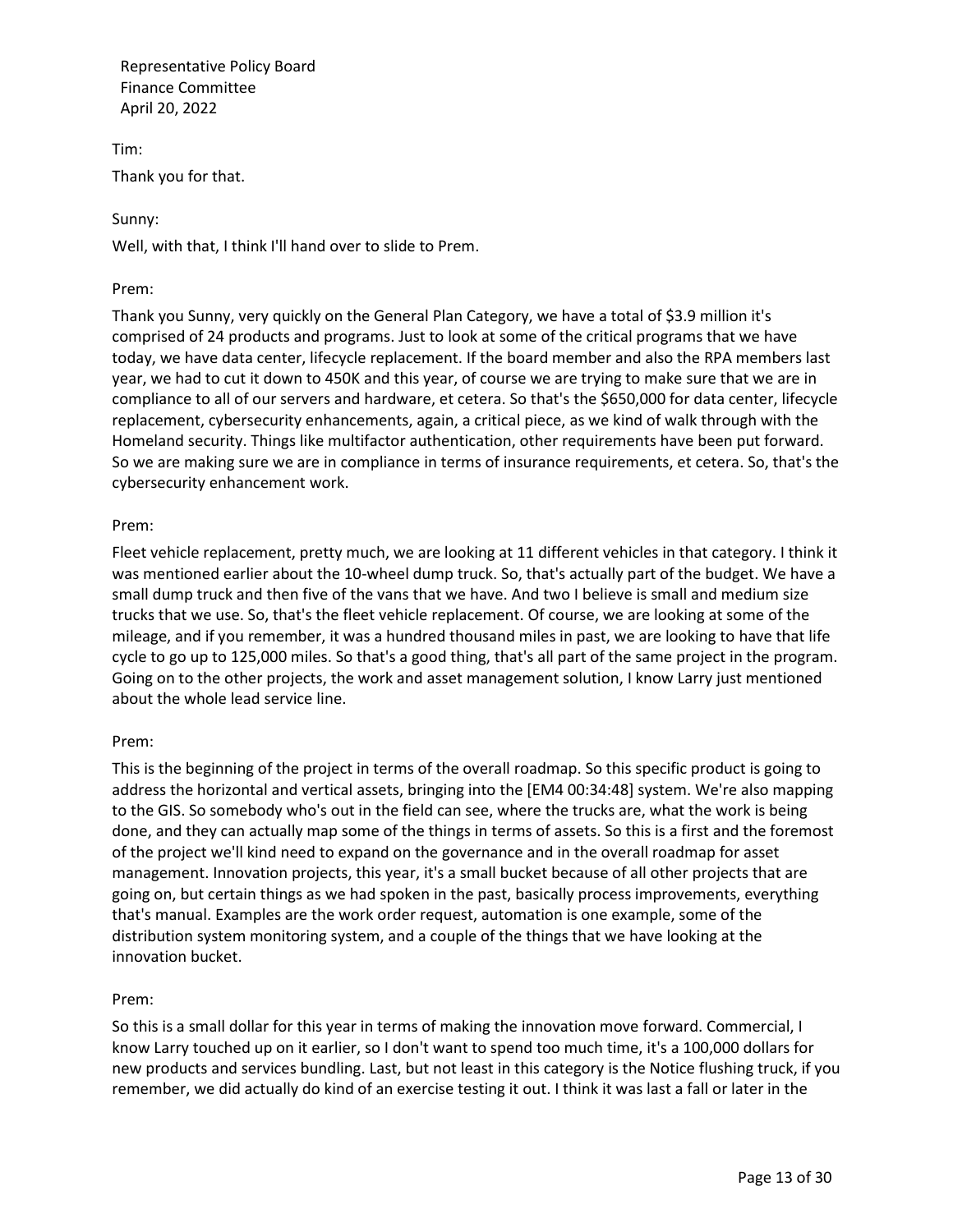summer we did test it. So this year we have put in a bucket of money for that. This is really going to help us in terms of discolored water. If you remember, it's going to be removing deposits in a distribution system. We tested it, it worked really well, so now we are looking to really bring in that truck. So that's a specific project, so hopefully we'll get going and no supply chain issues there. So we should be able to move forward. Those are the different products in this category. Any questions for the General Plan Category?

## Tim:

Well, I love to talk about trucks, especially once it's on 725,000. How does that actually address [inaudible 00:36:32] in the water? That's after repair?

## Larry:

Well, that is a very innovative and unique flushing system. It is actually a truck in which you hook up a hose in one hydrant, and then you hook up the other one in another hydrant, and when you flush the water comes out of one height, it goes through the truck... [crosstalk 00:36:50] right. Goes and it, the whole, and it filters out right. Filters out all of the sediment that is built up that would normally be flushed out onto the street and into the system.

Tim:

Right.

## Larry:

So that allows us to flush almost year round, particularly during the winter, because you don't put any water on the street and what we will be also, there's a gate valve truck, which also will allow us to exercise valves so we can make sure they work in an emergency.

Larry:

And that's an ongoing program. I think we've got, I think it's \$35,000 in the system that we need to exercise on a regular basis. So that's a very innovative system that will allow us to flush our system. Because we try and get done about 25% a year. This perhaps might allow us to increase that, that will improve water quality and cut down on, on dirty water complaints when we're flushing in a particular area.

### Tim:

So is that essentially something over time that you might even see a fleet of three to four? Or is it a truck deal, place, golf truck in between how's that look?

## Larry:

Yeah, I'm not, I'm not sure we're ready to buy three or four yet.

## Tim:

Well, I'm not advocating, I'm just curious and just thinking about the system, the size of it.

## Larry: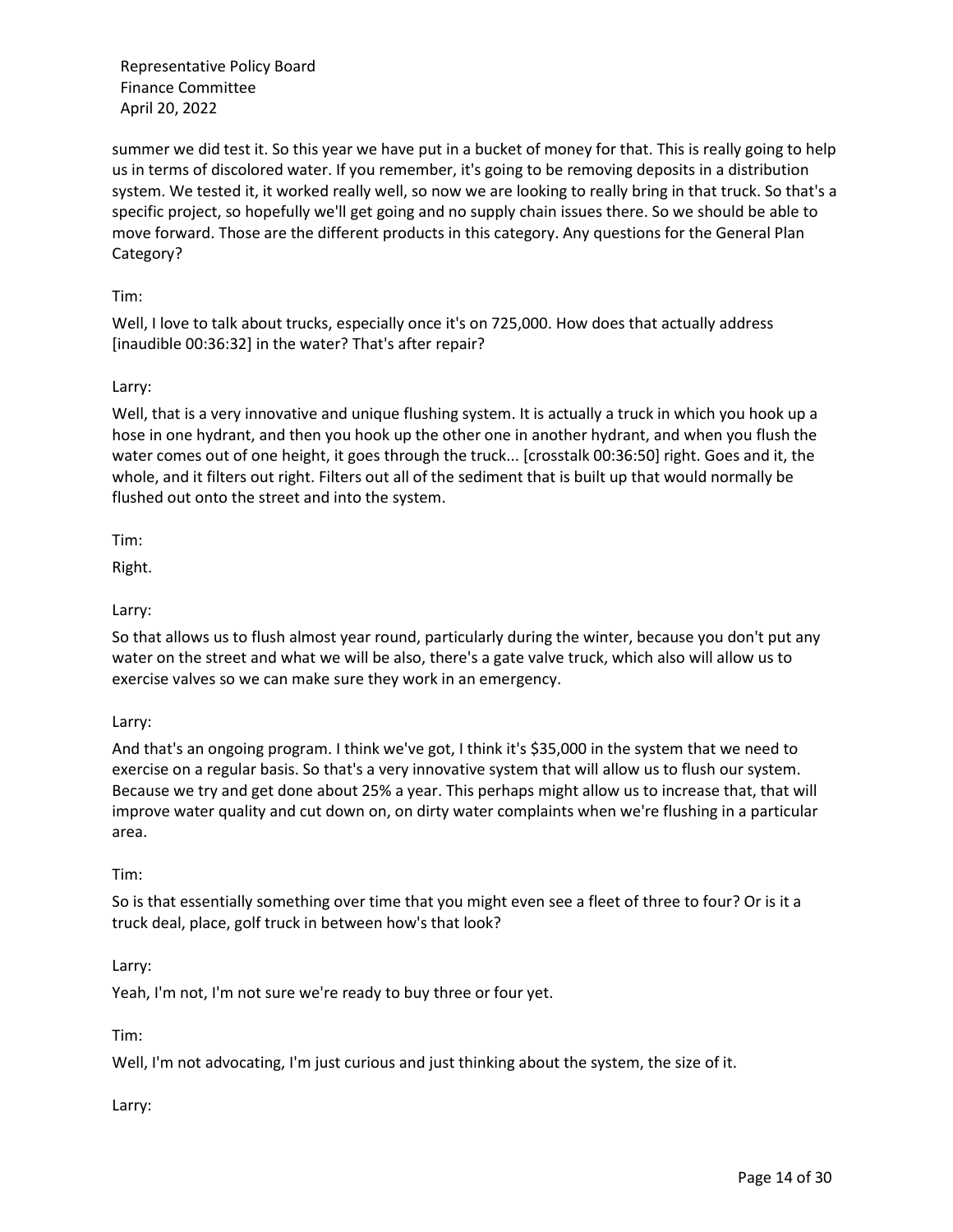Yeah, well... We've used a company that actually produces that we've used one of their trucks.

Larry:

I think last year we used it, tested it out, seemed to work real well. So we're going to buy one because it's an expensive truck to lease. So we're going to buy one and use it and see how that goes. If it works up to our expectations, which we expect to do that we may buy another one and perhaps lease out one. I say that because as far as we can tell, I think the only other one is in New Jersey, I believe. Anyway, we might be able to do something more with that, but right now we're going to just buy...

Tim:

Well, you sort of answered my question. Do you consider adding two and you said out, it's almost like you need one, right? That's essentially what you're saying.

Larry:

Yeah.

Tim:

Okay.

Jim:

If I could add to that, we conducted a cost effective analysis to prove that renting out the machine was far more expensive than having our own in-house.

Larry:

That makes sense.

Prem:

As a matter of fact also it helps us across the board for, I know Jim has a lot of effort on flushing maintenance programs. This is going to be really kind giving us that proactive measure, to be able to have this maintenance program [crosstalk 00:39:21] It's really good.

Larry:

Yeah, there's a second truck there. That's the gate valve. So you have the no dead flushing truck. That's one truck. And then you have gate valve, truck boxes [crosstalk 00:39:32]

Tim:

It's really one system.

Larry:

It's one system. When you go out and you're flushing an area, you'll also use the gate valve truck to exercise the Dutch house and service them or replace them.

Tim: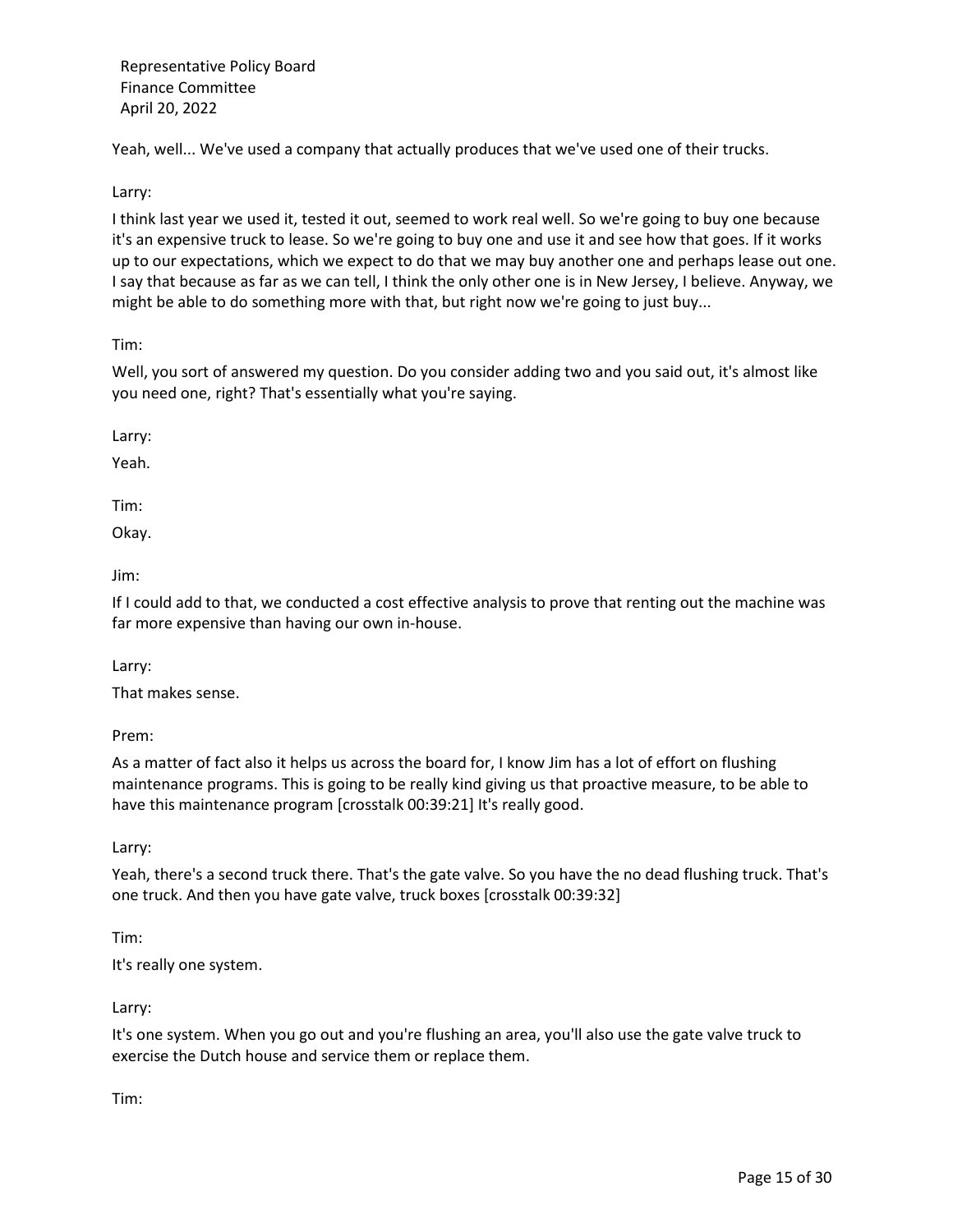Right.

Larry: Dig them up. That's been paved over.

Tim:

Gotcha. Good. Thank you. Lot of talk. Thank you.

Prem:

Sunny back to you, I guess...

## Sunny:

Yeah. I'll just run through this slide, it's a representation of the next five years in terms of, I would say how the capital is allocated. As you can see, the treatment gets a majority of, I would say the first two years, and as we keep going into the next three years, the prioritization kind of shifts more to the transmission mains. And you know, that's pretty much what's one of the major, I would say areas would be the Northern Area Service expansion, the East West transmission mains, then other, I would say piping related project, which kind of got pushed into the second half of this five year period while the treatment with regard to Gaillard with regard to Saltonstall, West River and all that got more I would say prioritization during the first two years.

## Larry:

So with that, that brings to the Summary and this budget really looked at risk, resiliency, and redundancy criteria, as well as regulatory requirements, like the lead and copper rule. We went through a process of thoroughly vetting some of the large projects. And so we feel that this budget incorporates really the essential and efficient funding of infrastructure needs. We are continuing through Rochelle and Sunny's leadership to pursue additional funding sources, grants, and the like at the state level, we are also in the process of recruiting a grant writer that can help us be more aggressive in that area.

## Larry:

We have taken into account GHD's recommendations in terms of where we should spend the money as well as asset class. And as you recall, we periodically have had an evaluation of our capital budget over time. This was the third GHD, was the third one that we did. Generally they said we were spending about the right amount of money except in a couple of areas, pipe, pumping beak, two areas that they thought we had to increase, which we were doing and will continue to develop the asset management plan to really look, let us look at our assets on a life cycle basis to determine when they ideally should be replaced.

### Tim:

As a reminder, when was that GHD report done last cycle or...?

## Larry:

It was two years ago. Okay. I believe two years ago.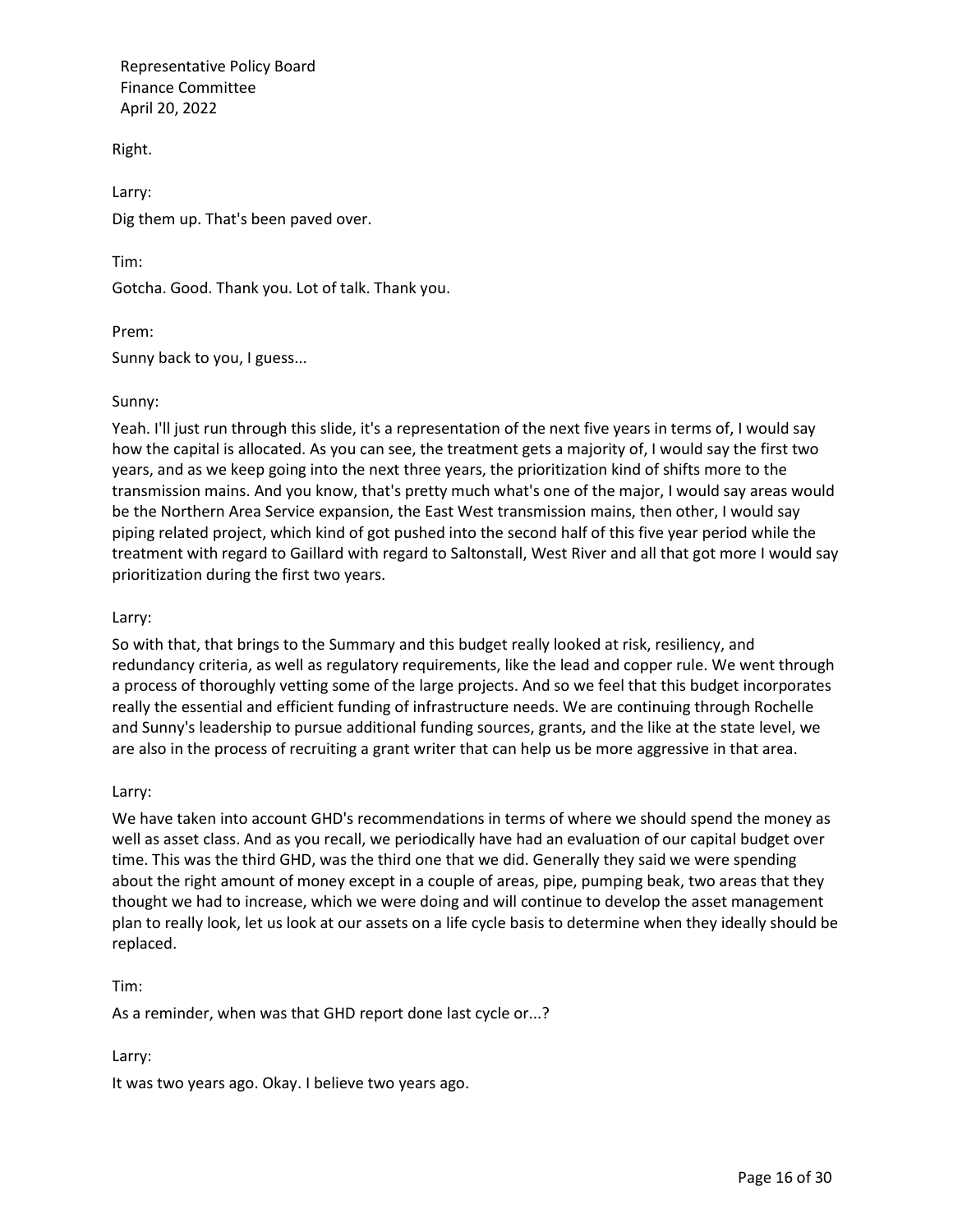Larry:

So if there's no further questions that completes the Capital Budget in open session.

Tim:

Any questions from any of my colleagues? Or are we ready to move along? It's looks like we're ready to move along.

Mario:

Motion to move into executive session, discuss capital budget items regarding...let's see Its several issues...

Larry:

Negotiation, strategy and real estate.

Mario:

And real estate.

Tim:

And?

Mario:

And to continue into executive session to discuss commercial business enterprises for the same purposes.

Jamie:

I'll second that.

Tim:

Thank you, Jamie, you should practice, perhaps make that portion as eloquently defined by our chair, and I'll have a second from the group? Do we have a second?

Mario:

Tim:

I'll second it.

All those in favor? We should go in.

[EXECUTIVE SESSION FROM 5:40 P.M. TO 6:43 P.M.]

Larry: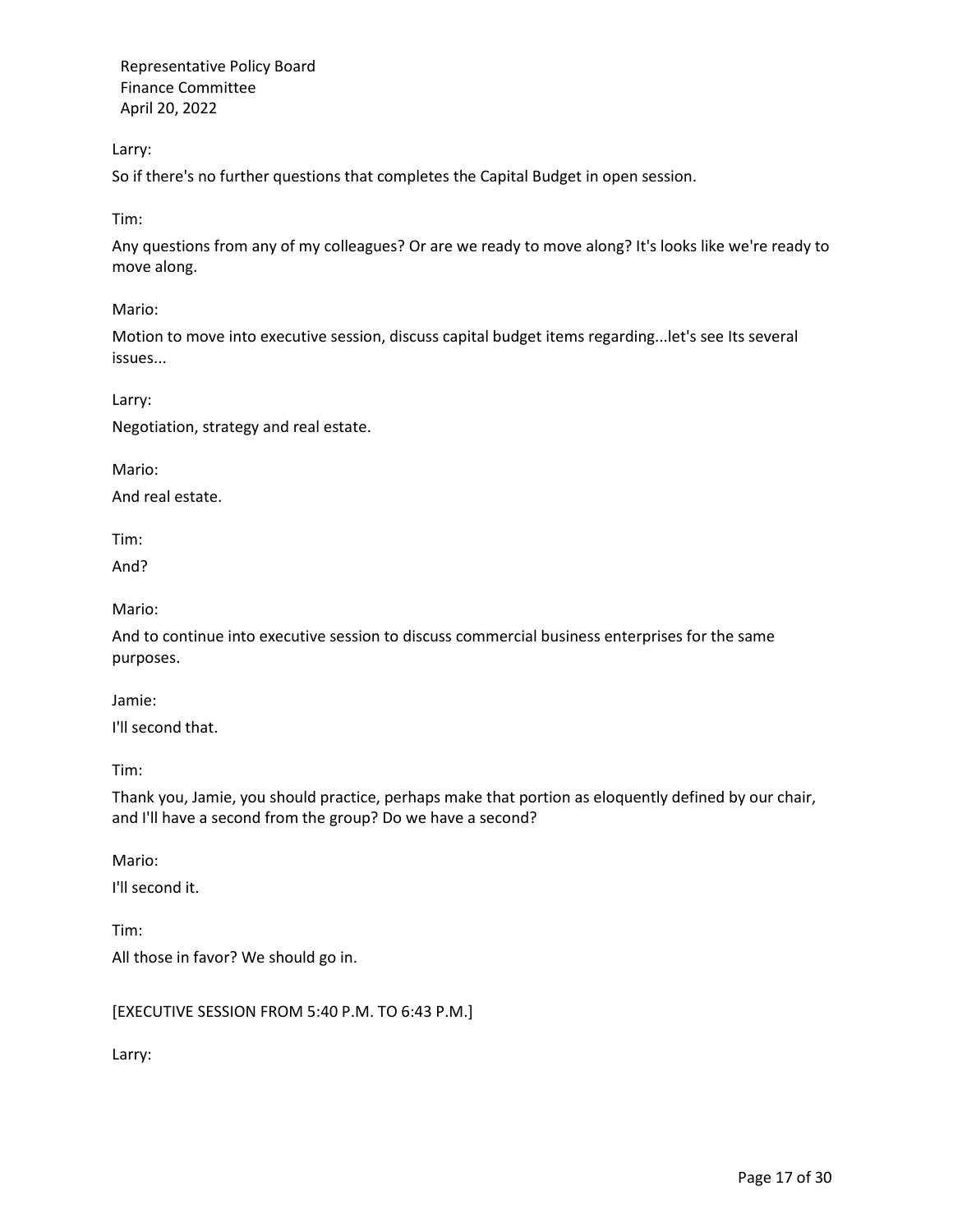Yeah, you can go to the second slide, Jennifer. Okay. Just to give you an outline of the discussion on the operating budget, I'll cover the first two as well as a snapshot of our protection trends. And then Rochelle will pick up at [inaudible 00:00:53] and carry it out through the end.

## Larry:

So you could go to the first slide. This is really the good news slide. This shows our fund balances as of the end of February of 2022. And key message here is that we have some very, very strong fund balances and take a very prudent approach to year end fund transfers.

## Larry:

And this is a result of both boards collaborating with management to make some rather significant changes in policy that have allowed us to increase our fund balances. All of our nondiscretionary funds, which are those in the blue meet or exceed the minimum requirements. Which is great news for our discretionary funds, which are in green are also at or above target levels.

## Larry:

And just by example, the rate stabilization fund in 2009 and 2010, 2009, that was at \$7 million. The closeout fiscal year 2009 and the closeout fiscal year 2010, that was cut in half. But we set a target that we're going to grow that to \$10 million, because that would equate to roughly three wet summers, which was the reason why we had to reduce that.

### Larry:

So we kept that at \$10 million, which is a discretionary fund with the rating agencies really look at that to see how we're doing it. And they focus on it, because to close out a fiscal year, sometimes we show a paper draw, the rate stabilization fund rather than an actual cash draw like we had to do in '09 and 2010. So they focus on that. And our goal is to keep that at \$10 million.

### Larry:

The growth fund we established a few years ago in order to help fund our acquisitions and our commercial business activities. And then the general fund, we originally started that, because our surety bonds have to be rated AAA. We have to be rated A, at least A. And they had been downgraded to B. So we had to put enough money in there. We were looking to put enough money in there to actually cover the surety bonds.

### Larry:

Fortunately, they'd been upgraded and this is extra cash that we have available that we could draw from, in case we need it. So we currently are estimating that our year end fiscal '22 year end industrialization will be about \$15.6 million. And we'll be able to transfer moneys into the construction fund as well as some of those other discretionary funds over off the right [inaudible 00:03:36] for the year end closing results. But we're objecting about \$15 million essentially.

### Larry:

You could go to the next slide, please. This slide shows our capital funding sources. And the blue bar on the far right shows that in 2009 and before that, we were funding our capital program with 100% debts.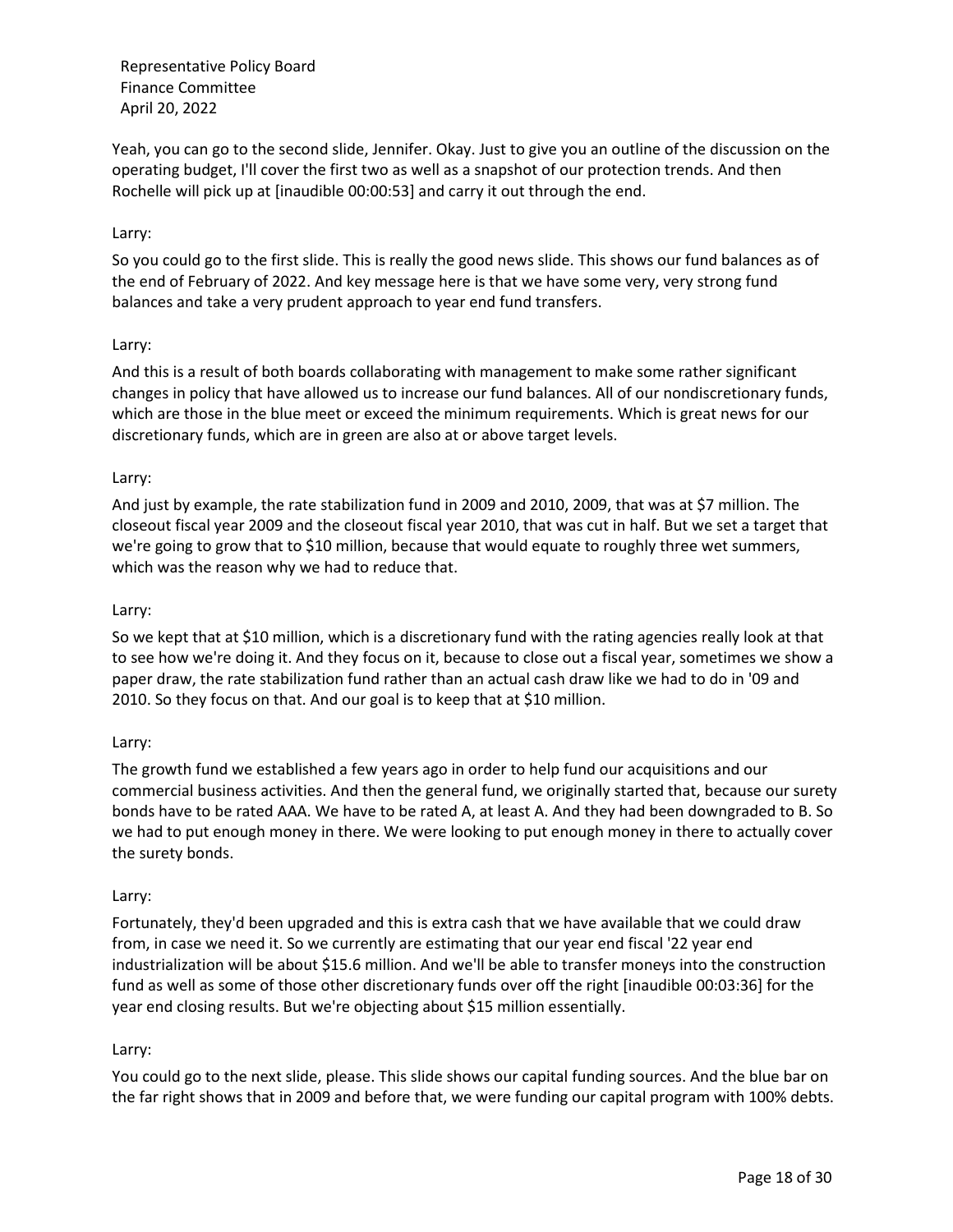And over time through policy changes that working together with both boards, we have been able to expand our financing sources into multiple sources and we're even allowed to postpone a rate increase in fiscal '21, because of COVID and use internal funds to fund our capital program.

## Larry:

So we have moved from funding our capital program with debt financing by funding at multiple funding sources. So on the right, the blue is debt. The green is the internally generated funds, which is about 34% and 35% of our total funding at fiscal year '22. And then the others are made up of things like the red is DWSRF. The blue is coming from the growth fund, that is for the non-core billing project. And then that dark slice at the top is what we have received in grants of fiscal 22, if we're looking to constantly expand that.

## Larry:

We're continuing to explore alternative financing sources, as we have previously mentioned. And we will be receiving grants associated with two small DWSRF financing, one level for the Seymour Wellfield project and a portion of the Brushy Plain's project. And we're expecting to close on those two DWSRF grants during this fiscal year. The growth fund, as I said, provided the fund for our commercial project, which is about \$725,000. And we continue to use our revolving fund for state redevelopment projects. So good news there, continued strength and our goal is to continue to grow the amount of internal funds that we have.

### Larry:

Next slide, please. This shows our debt leverage. And again, in 2009, as you can see, our leverage was at 96%. And over time by growing our internal generation of funds while our leverage is still high, we have been able to reduce it by 12 percentage points to 84%. And in October '21, with our 10-year model update, we were projecting further reductions over the 10-year planning horizon based on having multiple sources of funding for our capital program. So that's good news. And the key takeaway there is that we do have an improved debt to the capital ratio.

### Larry:

Next slide. So this slide reflects our budget at a glance. And we're delighted that our fiscal '23 budget will be able to present that without a shortfall. And in contrast, the October 2021 10-year model for fiscal '23 did have an estimated draw \$1.1 million in comparison to the proposed fiscal '23 budget, which does not have a draw. So that's good news.

### Larry:

Fiscal '22 budget did not reflect the rate application, but did reflect in a one-time cash impact of the big bang from the conversion to monthly billing, which was a benefit of about \$1.6 million. And the fiscal '22 projection includes that monthly billing, the impact of the January rate increased in our experiencing higher than anticipated billings due to increased prior usage.

### Larry:

Which you will see in the next slide, which is our slightly show on a regular basis, which show us the declining consumption trends in our service territory. You can see in the year 2000, we had our peak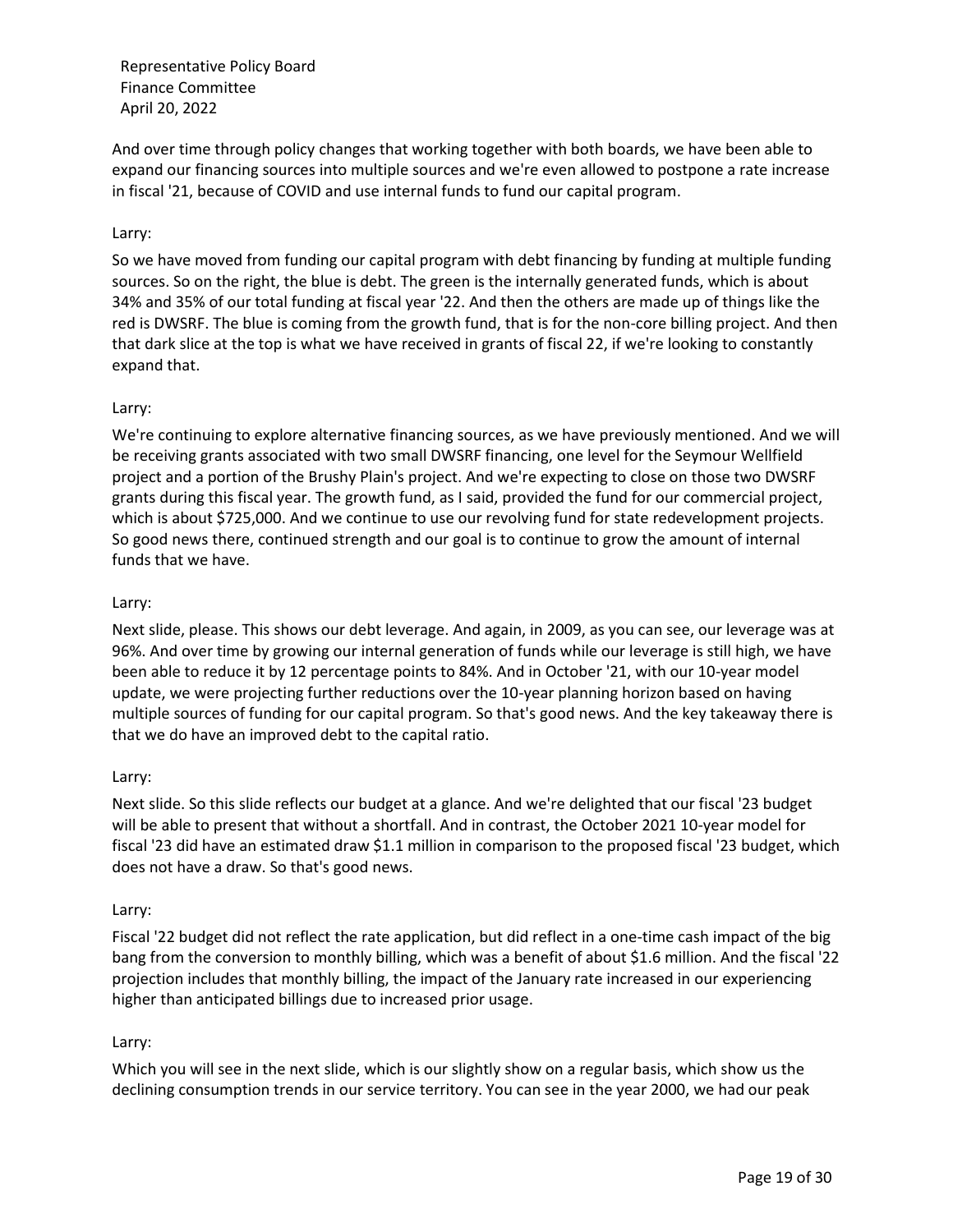production at 56 million gallons a day, that is declined at a rate of about 1.1% a year. So at the end of fiscal '20, we were producing roughly 43 million gallons a day. But over there on the far right, you can see that uptick in as of February of 2022, which is about 44.7 million gallons a day. And that definitely shows the impact of people staying home, using more water. We do expect that to continue to decline and get back to more normal people return to the office. But interesting take on that, given the number of people that were working at home during this pandemic.

## Larry:

So with that, I'll turn it over to Rochelle, who will talk about the fiscal '23 revenue assumptions as we prepare a budget.

## Rochelle:

Thank you, Larry. This slide shows our basic assumptions.

Tim: [crosstalk 00:09:02].

Larry: Did you have a question?

## Tim:

Well, I did. It could wait. Maybe since I did write it down. I know rating agencies love leverage sort of service. And that makes all a lot of sense. Does that play a role also in cases that we... How does that impact?

### Larry:

Well, a rating agency rating, they look at our leverage. That's a key factor. They'd like to have us be more down around 50%. And they also look at what we've done with our rate stabilization fund pass through the rating day fund. So where that impacts on a rate increase is their rating can impact on the percent that we have the interest rate, that we have to pay on those bonds. So the stronger we are, we can get better interest rates as long as they continue to rate us, I think we got AA-. Thats'-

### Tim:

But in terms, I guess I can frame the question welcome, because I completely understand that piece of it. When we go out and charge our customers for [inaudible 00:10:05]. Got to have some approvals and all that guidance and whatever else. How does having higher reserves impact? Is that positive? Is it negatively? Do they look at it the same way and makes you healthier as a company? Or does it mean less likely to get a rate approved or whatever? In other words, we come to terms with what we're doing with our customers.

Larry:

Right.

Tim: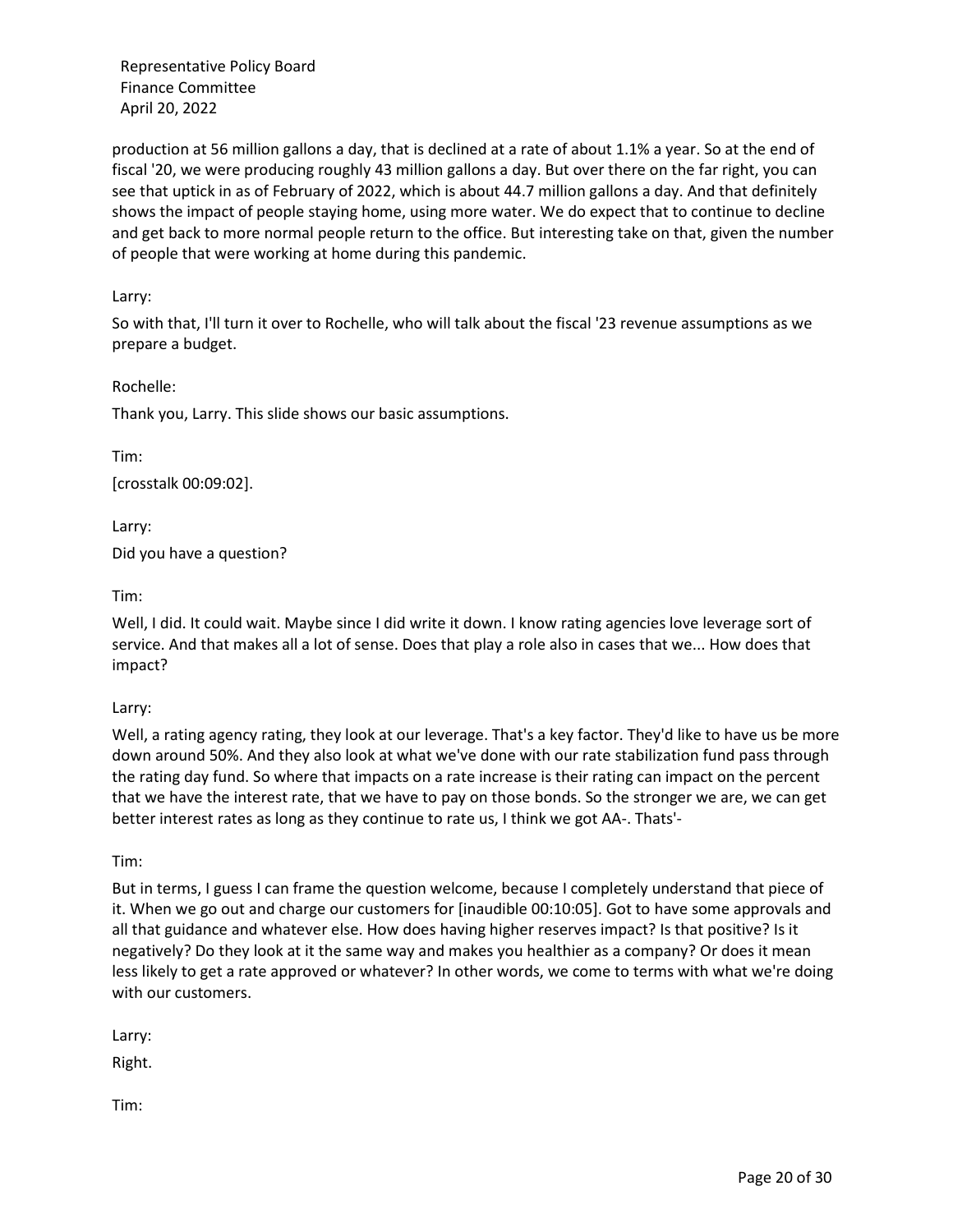And how is reserves impact any of that? [crosstalk 00:10:33].

Larry:

Well, two ways. One, the construction fund let just have internal funds to pay for our construction program, the capital projects. So that means we can borrow less. So that has an impact on customers, because as you know, we have [crosstalk 00:10:47].

Tim:

So the impact is positive?

## Larry:

It impacts on [crosstalk 00:10:50]. That's right. And then like I said, having strong reserves and leverage also affects the interest rate charge. So I don't know if you want to add to that.

## Rochelle:

Yeah, actually I give a real example of what Larry was talking about associated with fiscal '20 and COVID. So if you might recall, we actually put \$5 million into our general fund, because we were in with the time we weren't sure what was going to happen and what the impact was going to be.

## Rochelle:

So at the end of fiscal '21, we were comfortable enough that we survived the COVID actually, because of our residential base did left relatively well. We actually moved \$3 million that we have put in the general fund into the construction fund, specifically to help mitigate the debt financing that we would need and we increase that was in our July application.

### Tim:

So it factors into the change in... Like it reduces the rate request, just like it would be community surplus against the tax leverage to reduce the tax value in some area. It's all a piece of that.

### Rochelle:

For some of the funds and as Larry mentioned, they have to be at a certain level. But definitely with discretionary funds, the growth fund, the general fund. We have discretion and how those balances are and how we need those funds.

### Tim:

[inaudible 00:12:28] study course.

Larry:

Yeah.

### Rochelle:

So here, this is really our sort of standard assumptions. Our standard practice of how we derive the revenue budget is we look at bill consumption and then we look at its conversion to cash. We did adjust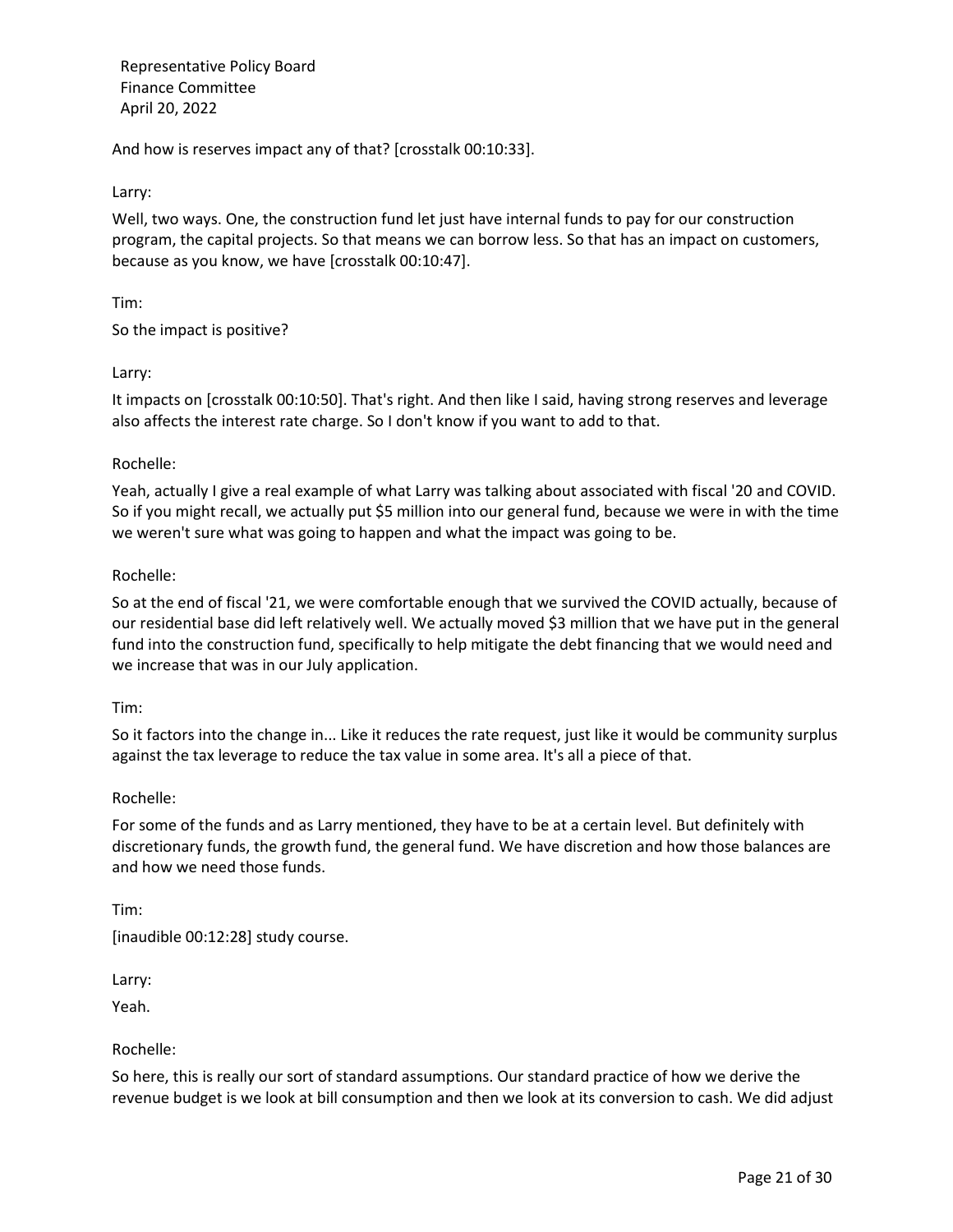for anomalies, they include it. So because we had this big bang, it did impact our January billings and its conversion to cash. So we had to adjust that out for fiscal '23.

## Rochelle:

And the other thing that we had to do and I will say that this is estimated is we had to look at how much of fiscal '22 is also elevated due to COVID and what really is that normal? So that was an assumption. And then after we adjusted for the anomalies, then we said, we will apply our standard 1% year-overyear decline consistent with the normal trend.

### Rochelle:

We also did not assume any increase in the customer base. I think you're aware that we're in a mature service territory and our customer growth is relatively very small. Fiscal 2023 budget does include rates and charges that became effective in January 2022. So there's a whole year impact. We did keep our uncollectible factor at 2.25%. We are definitely looking at that. You may recall that in the monthly billing business case, we did assume a small increase in that, but we're already at a pretty high level. So we did for budgeting purposes, leave it at 2.25% and we'll be watching that.

## Rochelle:

We did though increase our outside-a-year up to \$1.4 million in the fiscal 2023 budget. And for the wholesale revenue, we kept that basically under the assumption that the wholesale agreements that we have to have minimum commitments, they'll be at the minimum commitment. And we made an assumption about the pay as you go. We have two small wholesale agreements that are pay as you go.

### Rochelle:

If you go to the next page, Jennifer. So here is basically a bridge from the fiscal '22 budget to the fiscal '23 budget. And as I've just mentioned, biggest driver is really the rate increase. But I do want to remind individuals that the rate increase originally was at \$7.9 million. And we were able to reduce that rate increase amount to the \$7,539,000 based on the talked financing we did and what the final pricing was. So this is consistent with the schedule that we do put into our rate applications, but we were pleased that we're able to pass on reduction to the repairs.

### Rochelle:

As I mentioned, we have 1% decline after all the normalizations. Outside a year, we increased, as I mentioned. Fire service, the reason that that's positive, at the same time that we did the conversion of monthly billing, because it was a one-time opportunity to change the private fire billing in the original New Haven district from in advanced to in arrears. And that did have a negative impact on cash.

### Rochelle:

So in fiscal '23 has the reverse of that. And then in the other net changes, which pretty much netted out. We had the other impact on the water side of the conversion of monthly billing. We also had [inaudible 00:16:25] about what's really a normal consumption in a normal year. In retrospect, based on what our performance is in fiscal '22, we probably overestimated the adjustment that we're seeing, because our consumption is not as down as much as we have expected. And again, we do think that some of that is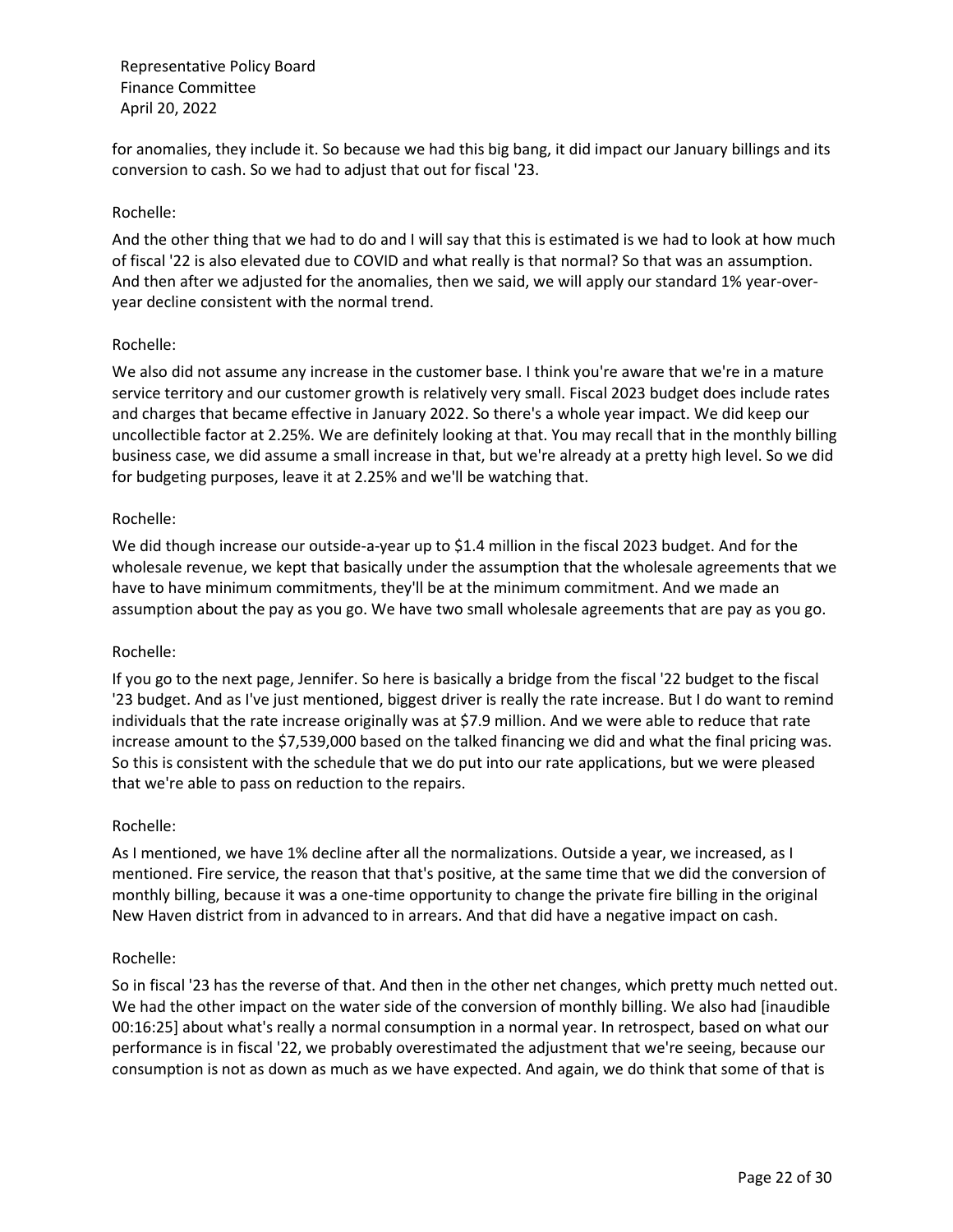still COVID-related. So we're really going to need to pay attention to what the consumption patterns are going forward.

## Rochelle:

And there's no additional questions on this page, moving on to the next page. So this is on the operating and maintenance expense side. I'm just going to talk briefly about some of the major categories. So payroll, that supports general and wage and salary increases. We believe that our budget does support business needs, our strategic initiatives, including investment in infrastructure and technology and succession planning and revenue enhancements.

## Rochelle:

We did again use a vacancy factor. You might recall for the first time here, even RWA at least first time in the recent past, we used a vacancy factor when we forecasted payroll. We did do that again. In fiscal 2023, we looked at what our actual headcount was at the end of February. What the bottoms-up projections were. And we were comfortable again making an adjustment.

## Rochelle:

For employee benefits, the key categories within employee benefits include medical expenses. We do have to not just estimate within the budget, what the medical expenses will be. We also have to look at how much of that is active and how much of it is retirees under 65, because the retirees are paid out of a different pocket. I think you probably recall, we're all self-insured. So medical is one of the items that we botched, because it can't fluctuate. The assumption for medical claim year over a claim year is about a 5% increase.

### Rochelle:

The pension contribution is based on the January 2022 valuation report. And for OPEB, at the time that we had to conclude the budget, we didn't yet have the OPEB valuation report. So we made an estimate of what that is.

### Rochelle:

For outside or professional services consistent with fiscal 2022, we categorized it into the four categories. You'll see a little bit more detail in a couple of minutes. But the categories are the business requirements, specialized expertise, which is more specialized, while ongoing specialized expertise, that's project-related, then technology-related.

### Rochelle:

For maintenance and repair, those does include routine activities. For the fiscal 2023 budget, it does reflect a continued focus on maintenance and repair. A focus on water quality and certain expenses associated with the new Lead and Copper Rule.

### Rochelle:

But going on to the larger categories, we had collection expense. This is off year per year. This is consistent with the business case that was sent for monthly billing. We knew that there was going to be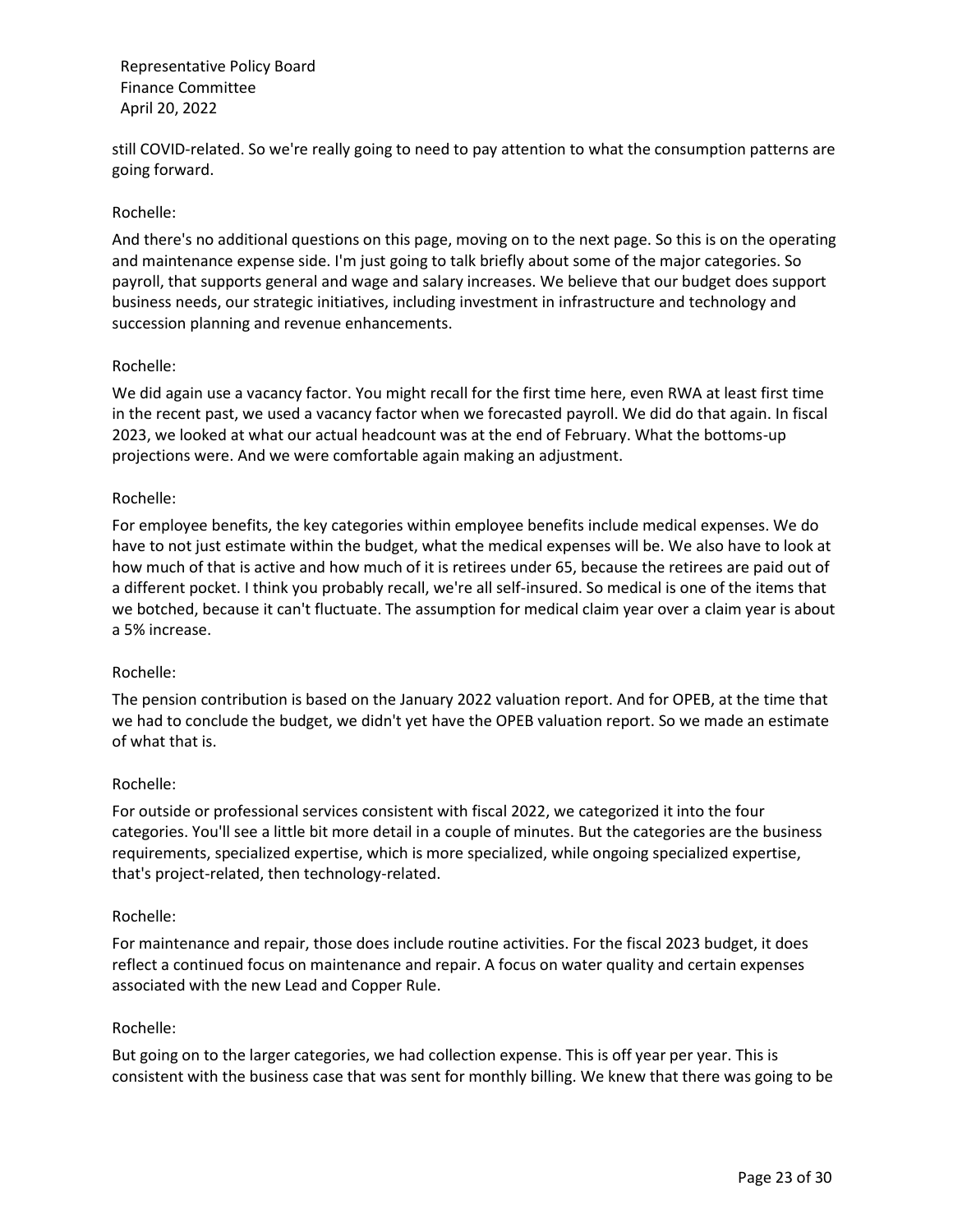an increase in collection expenses, in particular, the bank by processing fees, credit card processing fees as well.

## Rochelle:

Fiscal 2023 pump power does reflect the generation pricing under existing contract, which is a four-year agreement as well as anticipated increases in distribution pricing.

### Rochelle:

For the information technology license and maintenance fees, that does include the hosting costs, annual maintenance fees for SAP and the maintenance fees associated with several software applications that we have.

## Rochelle:

For G&A, it is slightly higher relative to fiscal 2022. That's primarily in the recruitment area and other small net changes.

## Rochelle:

Chemicals is one of the categories that we have seen a very significant increase in the price that was effective in February of this year. And we are anticipating this is part of the supply chain and what's happening in the economy. This was a very large increase. You're going to see that graphically committed.

### Rochelle:

So those are the main, the larger categories within in our O&M budget. If you go to the next slide, this is where you can see graphically where the key changes are and also the category. So the payroll category is going up primarily due to general wage and salary increases.

### Rochelle:

Employee benefits is actually down a little bit. And that's primarily... Again, this is budget over budget. So the medical expense that was in our fiscal '22 budget is well above what we're writing. So budget over budget, medical is actually down, but projection over a fiscal '23 budget is definitely up.

### Rochelle:

Pump power, we just have a small variance there.

### Rochelle:

Chemicals, I mentioned very large increase. That's one of the larger year-over-year changes. And again, that is based on what we're actually going to be incurring in our projections for the very end of fiscal '23.

### Rochelle:

Collection expense, I mentioned is primarily due to the conversion of monthly billing.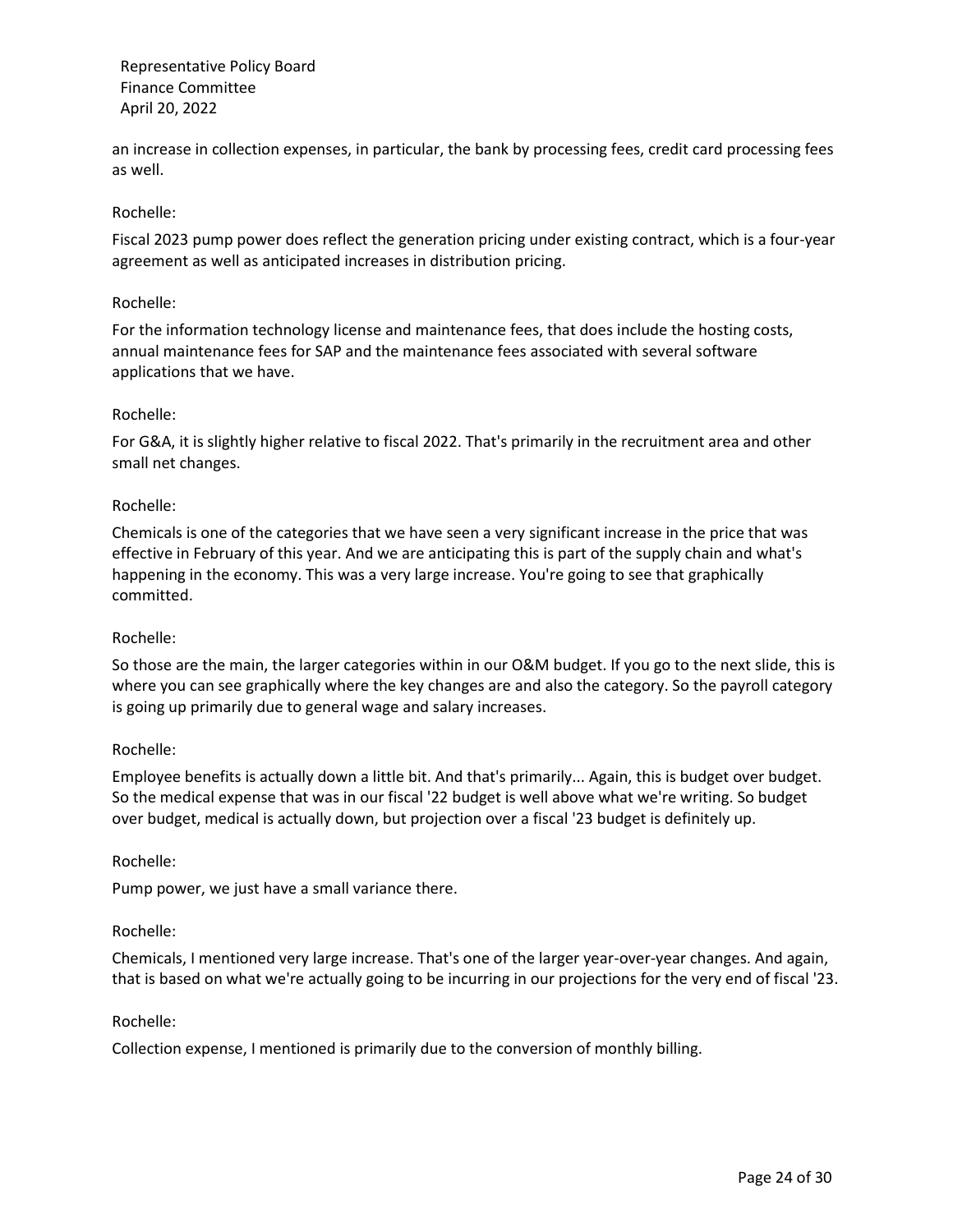## Rochelle:

Outside services, the big increase here and you could see that in the graph down below is actually business requirements. And that is actually due to the inclusion in that category of KUBRA, it's an outside firm that it is processing our billing and doing our bill presentment. So that is a requirement. We have to get our bills out. And that's really the largest driver of the outside services.

### Rochelle:

The IT license and maintenance, relatively small increase. And that does include a projection of annual increases associated with the fees on our existing application.

## Rochelle:

Maintenance and repair is one of the other categories that there's a relatively large increase. And the large driver here is touched upon earlier on. So in fiscal '22, we did use Noda as to do the flushing. So we actually paid them to come in, use their truck and do the flushing. Unfortunately with the lead time with the Noda's truck, we're not going to actually get the Noda's truck until after the end of the flushing season for fiscal '23.

## Rochelle:

So we did build in actually starting in May of this year, this fiscal year through the first two months of fiscal '23, having them come back again and do flushing. I also actually saw some pictures of what that flushing does and it's really eye opening. And it really does improve the water quality. So that's it. The key driver there as well as there are some O&M associated with the Lead and Copper Rule.

## Rochelle:

If there's no other questions here. So this is what we're demonstrating here is not just the O&M, but the rest of the operating budget. So that does include our PILOT payments. So we do continue to be very proactive with our efforts relative to Pilot John Tran in particular, like watches when those assessments come in and whether we'll be think that they're appropriate or not. And if we don't think they're appropriate, we will take action to work with the jurisdiction to get that addressed.

### Rochelle:

I do want to also mention that there is a bit of estimation in our PILOT payments. Although, we do know what was submitted for the October 2021 grand list. At the time we do the budgets, we don't know what the mill rates are. So we do estimate that.

### Rochelle:

Debt service, one of the larger components of our operating budget does include the favorable impact of all the prior refinancings. And it does also include our upcoming May 3rd additional refinancing of the delayed delivery that we did associated with our series 36. There are also multiple DWSRF loans include in the budget. At this point, we have 10 loans. Everyone came with a grant and we are still anticipating doing two more, as Larry mentioned before the end of the fiscal year.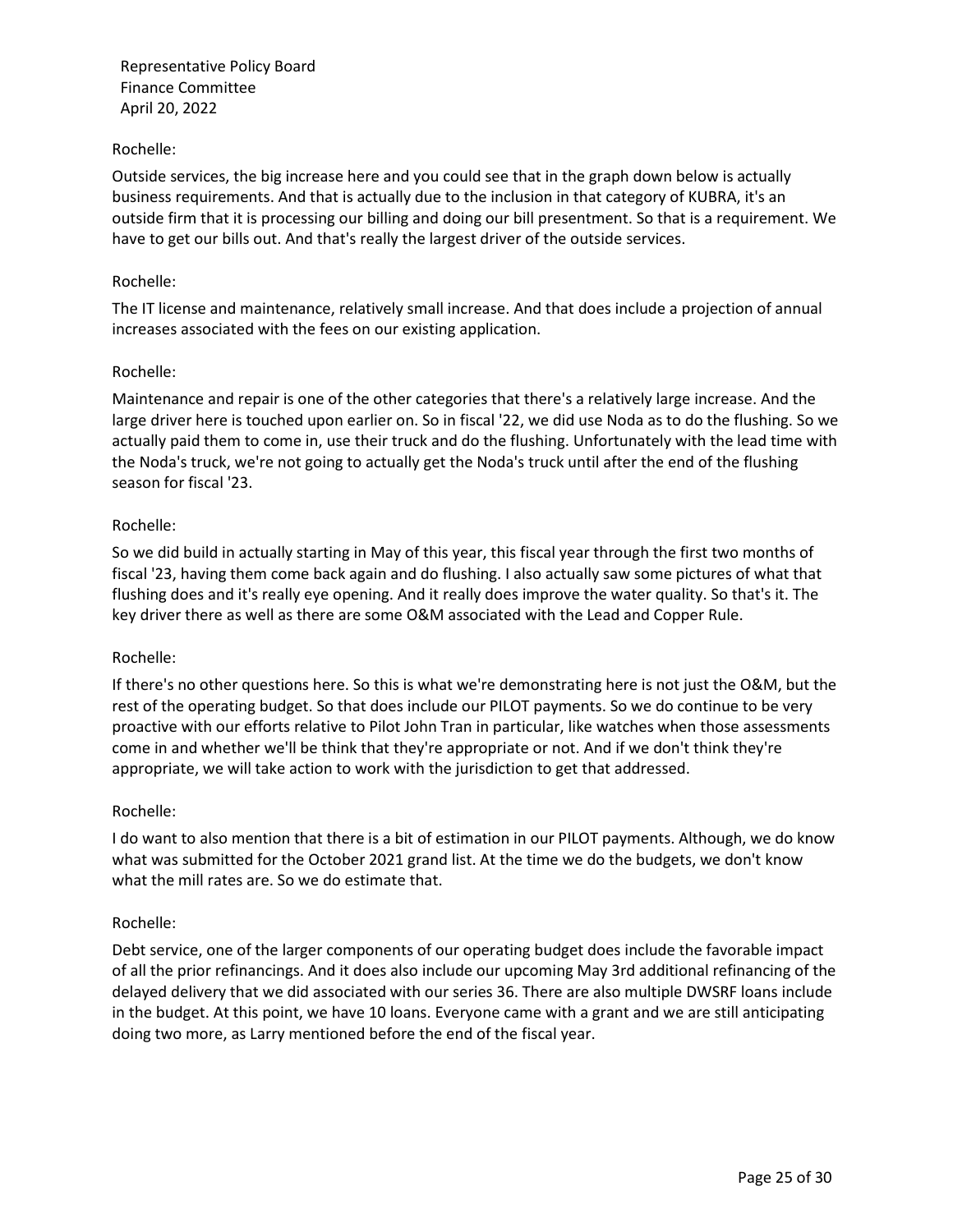## Rochelle:

The depreciation, as it relates to our regulatory budget which is what we're showing here it is just based on the last rate case. So our depreciation still well under our book depreciation, but it is up to \$7.5 million.

## Rochelle:

Going to the next page. So this is really where the operating budget comes together, where we can see what's the end result, what's our coverage going to be. What you're seeing here is a comparison of fiscal '22 budget to fiscal '22 projection to fiscal '23 budget.

## Rochelle:

Again, a couple of reminders is that the fiscal '22 budget did not include the rate case at all. It did include the one-time impact of the conversion of monthly billing. The projection now does include the rate increase since January. And it also does include the higher consumption that we're actually seeing. So that's really the main drivers there.

## Rochelle:

We're also really pleased to mention that O&M budget, not the O&M budget. The O&M projection for fiscal '22 is actually slightly under the budget. However, it does include an additional above and beyond pension contribution that we're going to be recommending to the authority forward. So we're pleased again that so we'll be every year since fiscal '16, we've been able to make an additional pension contribution to get our pension plans to we're fully funded level. So we're pleased about that.

### Rochelle:

And also as Larry mentioned, we're very pleased that our budget for fiscal '23 though it might be slightly more aggressive than in the past. It does include no draw and it does include the full year impact of the rate increase. So are there any questions on this slide?

### Rochelle:

Going to the next page, we do also like to highlight some of the opportunities and vulnerabilities. And these tend to be items. We just want to call out that we generally don't have much control over that can have the budget in both a favorable way as well as a adverse way.

### Rochelle:

So one of the things is the split between O&M and non-O&M payroll and employee benefits in particular. And just to put the magnitude around this, if we're like 1% off, it could change our budget by like over \$400,000, because it's not just the payroll, it's the overheads that go with it in particular employee benefit. So that's pretty significant. At 3%, it's over \$1 million.

### Rochelle:

The vacancy factor, we're comfortable with it, but it is an estimate.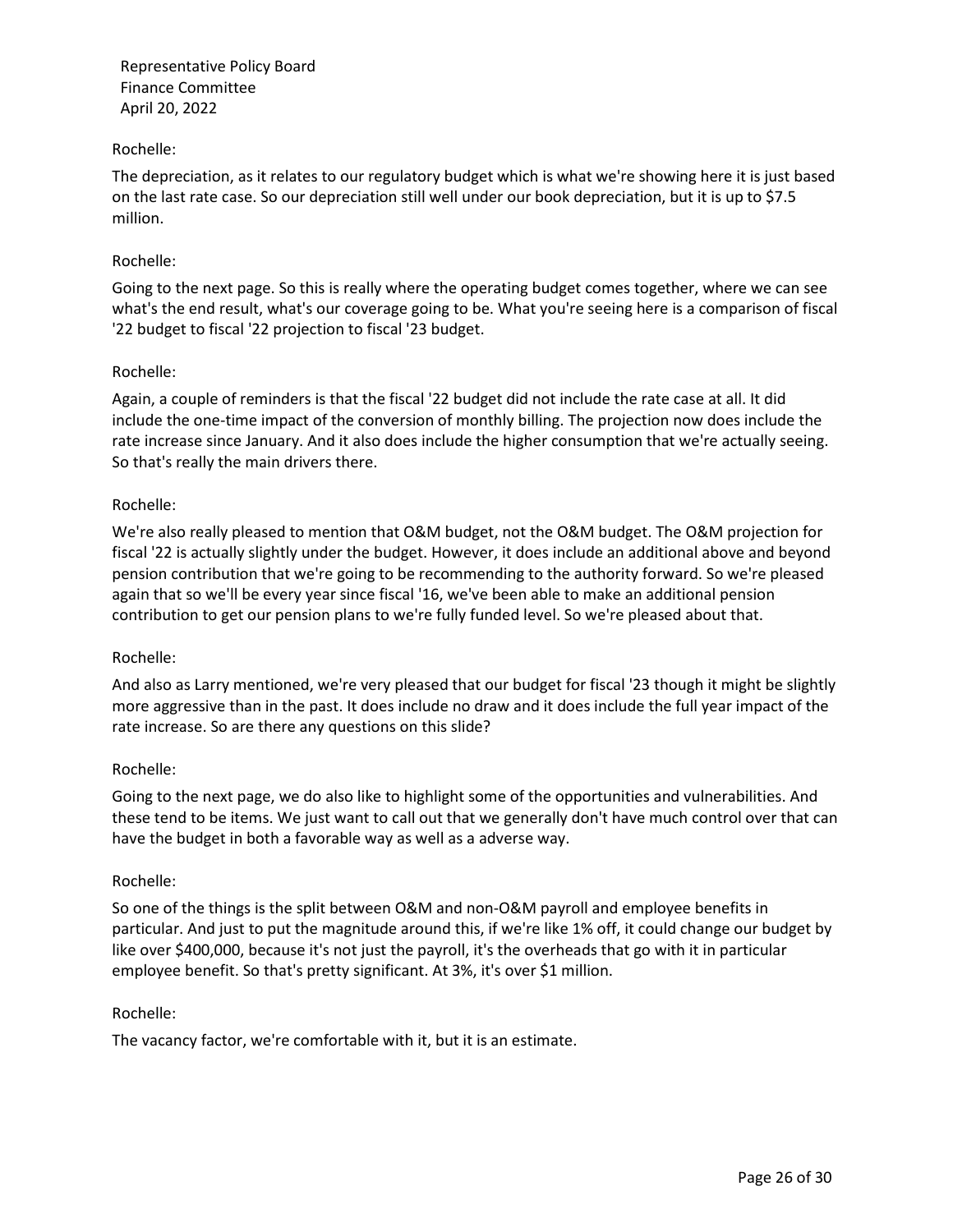## Rochelle:

Medical claims and experience as I mentioned, we are fully... we are self-insured. Other than that, we do have a stock loss for very large claims. But not only could the level of claims vary the split between retirees and active, also can vary with the retirees being funded out of our FEMA plan.

### Rochelle:

We do have a number of price projections that are built into the budget. I mentioned IT license fees, chemicals, distribution, pricing on the electric service side, fuel and insurance. In the latter part of the year. There'll be another renewal period that will be effective on March 1st. So that's also estimated.

### Rochelle:

Outside services, this could be more than what we budgeted. If we find that we need additional private expertise or specialized expertise in particular or it could also be under, if we can potentially use more internal resources.

## Rochelle:

Maintenance and repair is subject to the weather as well as some of the other things that I mentioned. So with that, it can be impacted.

### Rochelle:

And then there's really other potential savings and vulnerabilities in over a broad range. We have many different types of expenses within our own and budget.

### Rochelle:

On the revenue side, as you know, weather can impact our revenue. So if it's a cool wet summer, revenues are not going to be as strong. If it's a hot wet, if it's a high dry summer, our revenues could be higher.

### Rochelle:

As I mentioned, we're going to watch what our billing to cash conversion is, especially in this close monthly billing environment.

### Rochelle:

Other revenues also could be impacted by external factors as well.

### Rochelle:

And as I also mentioned, what is the consumption pattern? What is the post-COVID normal consumption pattern? And activity was an opportunity or a vulnerability?

### Rochelle: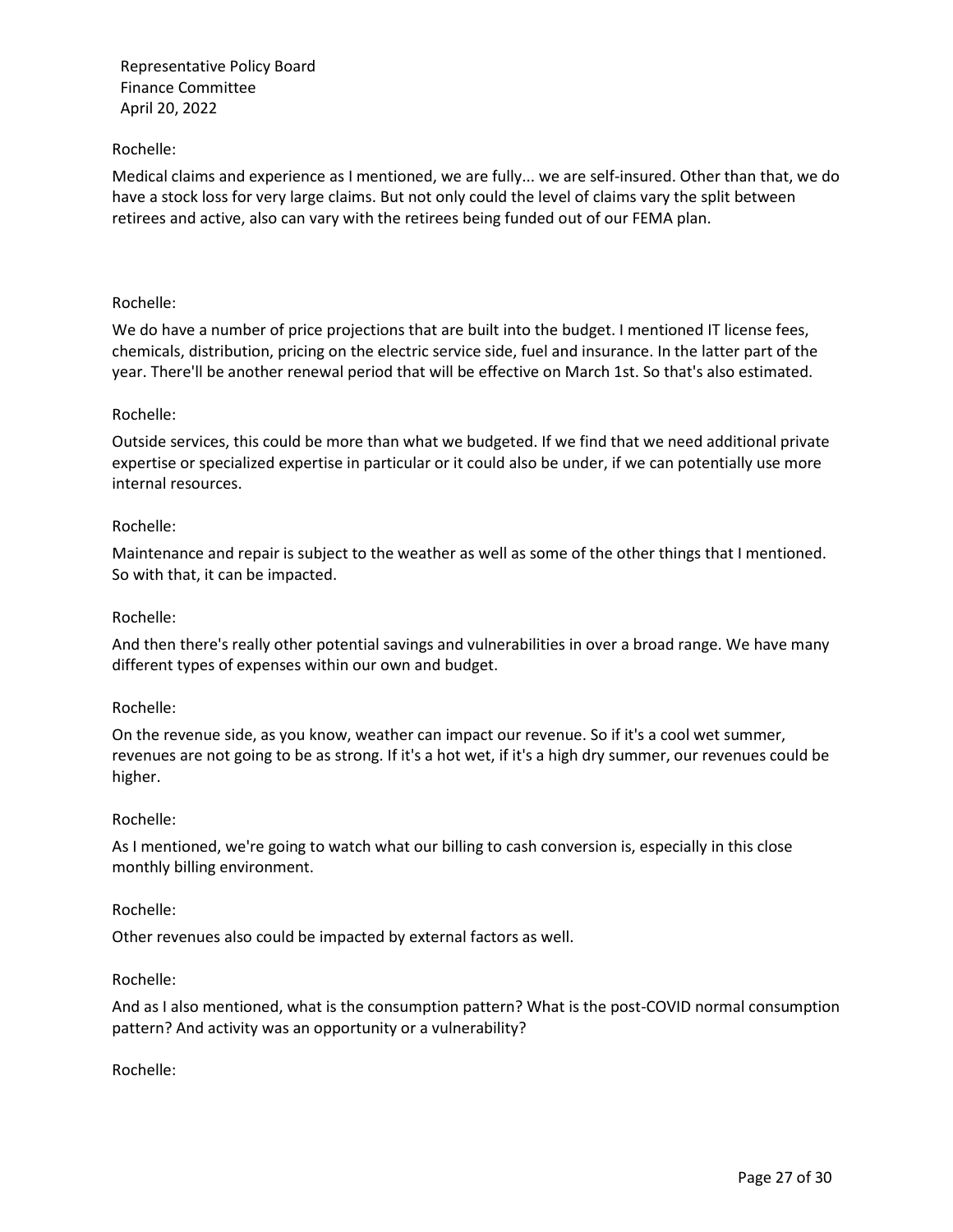If there's no question. Here, I'll go to the summary page. So fiscal '22, we're very pleased to say that it will be the 12th consecutive year with no draw from with stabilization fund. As was talked about throughout the presentations, when we go through the year end disposition and other decisions that we made, we really do need to balance the construction fund, which are the more internal generated funds, that we can put into that fund, the lower the financing is. And the impact on rates.

## Rochelle:

We are though also trying to fund the growth fund and the general fund. And how we utilize the general fund. Right now, we are over the \$10 million as I already mentioned earlier. So we might factor that in when we make our recommendation for the fiscal '22 year end disposition.

## Rochelle:

And also the pension plans, because when we do put more in the pension plans, it does mean, less it's going to go into the construction fund.

## Rochelle:

The cash collection program is it continues to be multi-faceted.

# Rochelle:

Prudent cost management, including matching expenditure levels with revenue projections. So when our revenues are strong enough, we do look at potentially accelerating O&M expenses into the current fiscal year versus the upcoming fiscal year. I should also mention that as we put the budget together, we definitely looked at what we had in the rate case for our assumption is around fiscal '23. We also definitely looked at the model and what we said at the time we did the model. And looking at the comparison.

## Rochelle:

Definitely continue to monitor PILOT assessments and take appropriate actions.

## Rochelle:

Absolutely pursuing alternative financing. DWSRF, we're planning on using with via money. Also for the Dam project, interim financing when it's appropriate. And also continuing to look at refinancing opportunities.

## Rochelle:

And looking at other grant opportunities, especially as it relates to the capital projects.

## Rochelle:

And also continuing to execute against our strategic plan.

## Rochelle: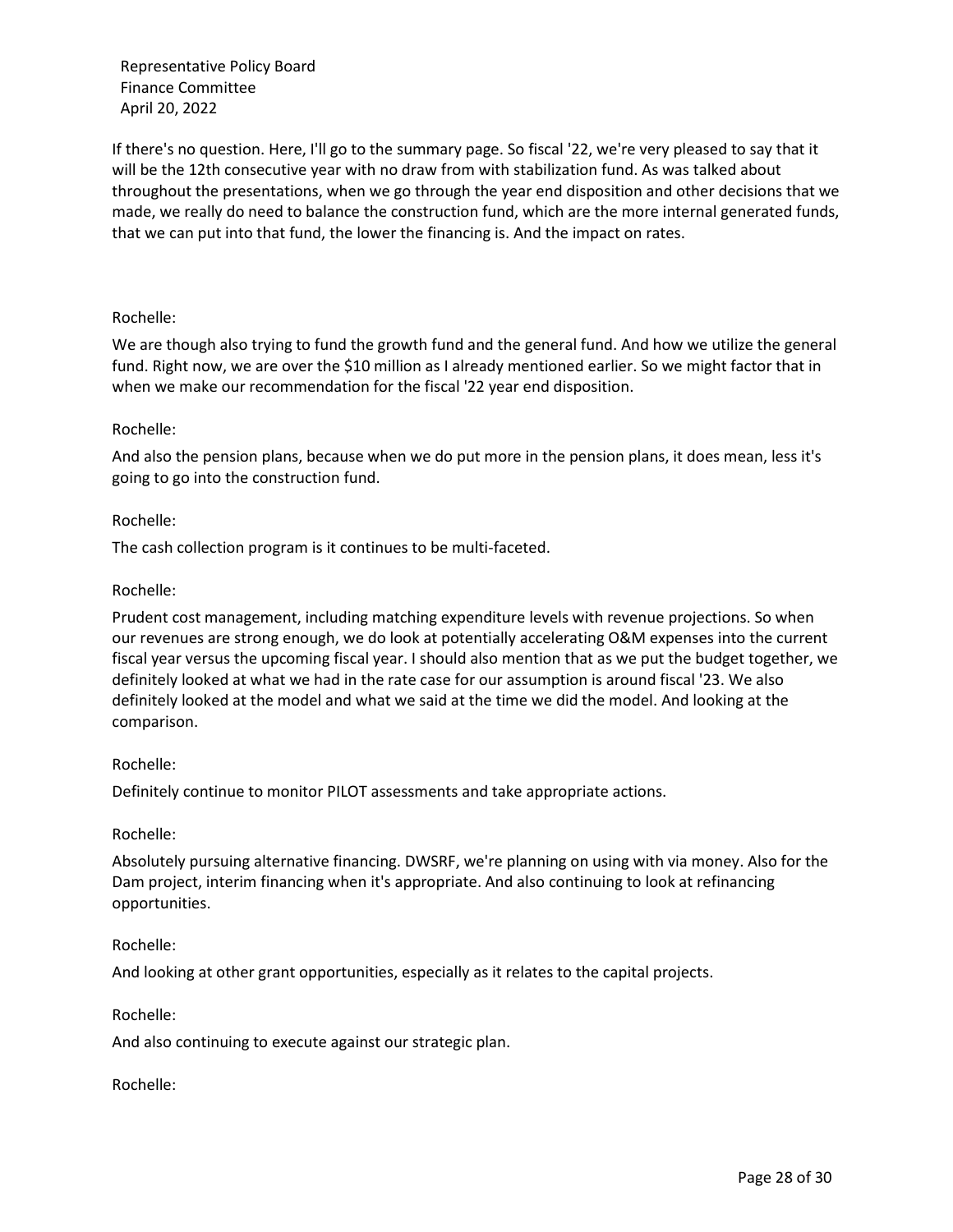Any questions?

Jay:

Rochelle, this is Jay. It's not a question. I just go back to the last two slides and just tell you, I like that depreciation number, I really do. Thank you.

Rochelle:

That's definitely helping with our internal generation of funds. So we appreciate the support of the governing boards to continue to increase that.

Jay:

Yes. Thank you.

Rochelle:

Any other questions?

Larry:

That's our story and we're sticking to it.

Tim:

Yeah, it's a good one. Well, there's some tested flight plates if we have any more left. That was a [crosstalk 00:34:31].

Speaker 1:

We're going to continue to expect that the water usage will stay what it is. I mean, the water usage has increased. I thought at one point we saw a 1% decrease expected. But then I thought, and I may have misunderstood, but I thought that the budget was contemplating a stable revenue with respect to water.

Rochelle:

[inaudible 00:35:05] we have the normal 1% reduction after we adjusted for anomalies, budget to budget.

Tim: Okay. Thank you.

Mario: A lot of information and great job presenting it.

Larry:

Thank you [crosstalk 00:35:27]. Thank you.